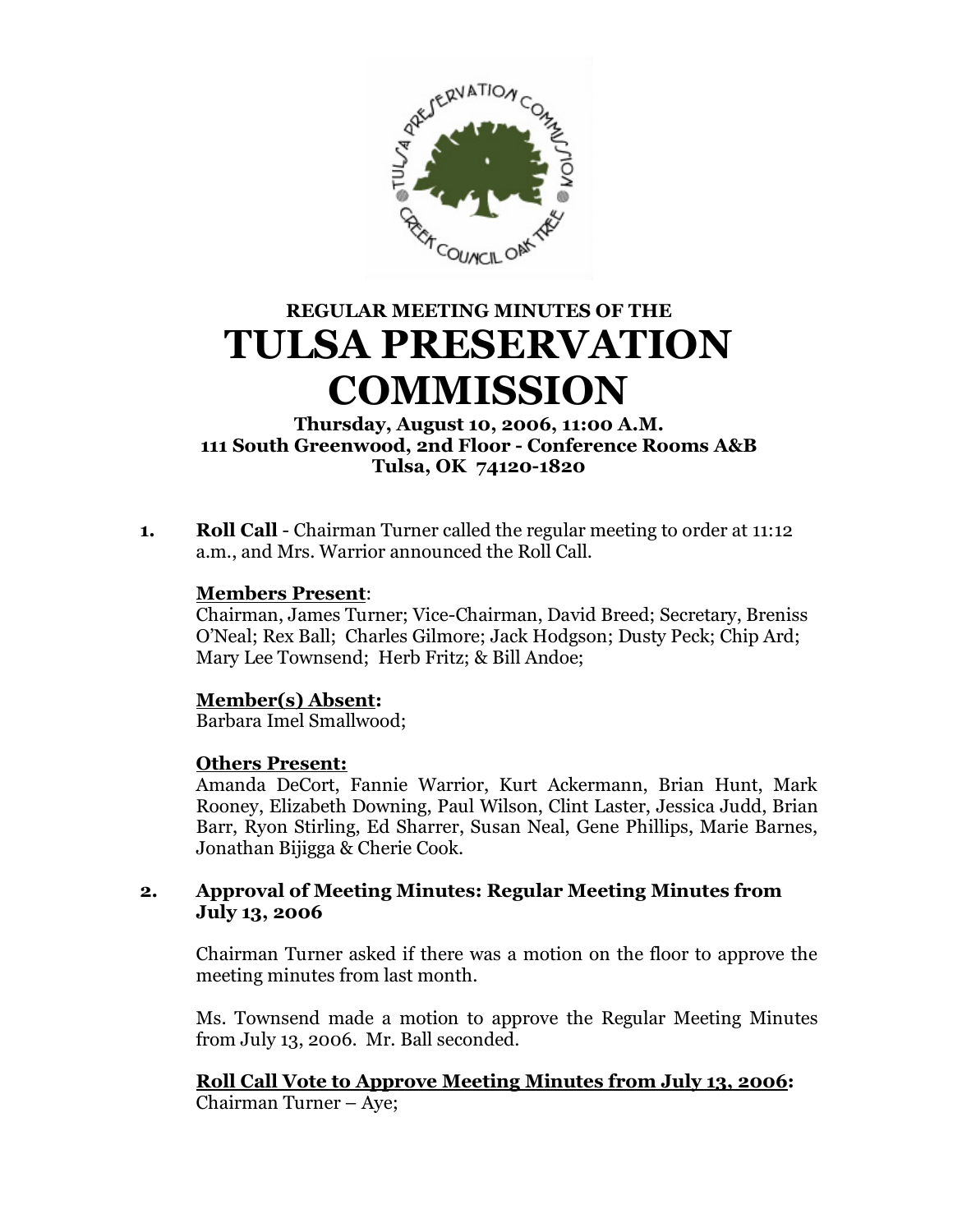Vice-Chairman Breed – Aye; Secretary O'Neal –Aye; Herb Fritz – Was not present during this vote; Charles Gilmore – Aye; Jack Hodgson – Abstain; Mary Lee Townsend – Aye; Rex Ball – Abstain; Bill Andoe – Aye; Chip Ard – Aye; & Dusty Peck - Abstain. The motion was **Approved by Majority by members present and voting.**

## **3. Unfinished Business**

## **A. Historic Preservation Committee Report**

## **i. Announcement of Conflict of Interest**

Chairman Turner asked the commission if anyone had a conflict of interest with any of the Certificate of Appropriateness (COA) Requests that would be brought before the board for review. Members were instructed that the commissioner's name(s) would not be called when voting on the particular Certificate or Certificates of Appropriateness that he/she had a conflict of interest with. No one responded to having a conflict.

## **ii. Applications for Certificate of Appropriateness**

Chairman Turner briefly informed the COA applicants of the COA processing procedures of how their proposals would be reviewed by the Tulsa Preservation Commission for a final determination.

Chairman Turner asked Ms. DeCort to please give her presentation on both parts of COA agenda item #1, Beth Downing at 1543 S. Norfolk.

## **1. 1543 S. Norfolk (N. Maple Ridge)**

**Applicant: Beth Downing – Approved (both Parts)**

**Request: Part I - Proposal to remove shutters from all windows; shutters are not original to the house, are not functional, and do not fit the original frames; &**

**Part II - Proposal to remove fabric window awnings, which were added to the house in 1985.** 

**COA Complete Application Date: Aug**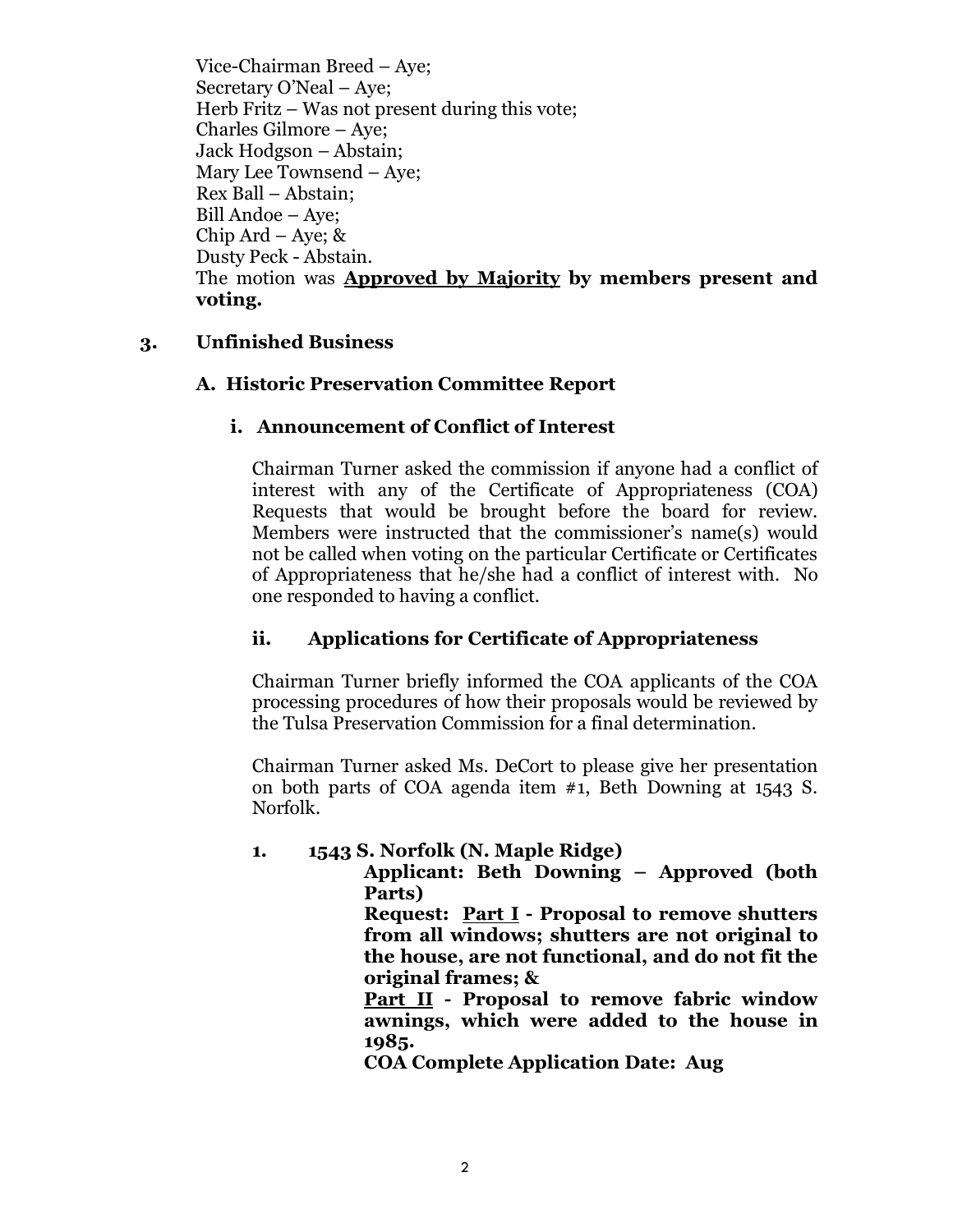Ms. DeCort presented Parts I & II of Ms. Downing's Certificate of Appropriateness application to the commission. Photographs and drawings were available for review and a slide presentation was shown of the c. 1920 American Foursquare historic home in North Maple Ridge.

Ms. DeCort stated that Ms. Downing was present and available to answer any questions that the commission may have for her after the presentation. Ms. DeCort stated that on Part I of Ms. Downing's application that she plans to remove the shutters from all the windows because they are not original to the house, they don't function and they do not fit the original frames. Ms. DeCort stated that this house is on a corner lot; and that the shutters are all on the street side of the structure; and it doesn't have any shutters on the rear or other two sides of the house.

Ms. DeCort stated that on Part II of Ms. Downing's application that she plans to remove the fabric window awnings from the structure, which were added to the house in 1985 by the previous owners. The awnings are located on the second floor of the front façade; and North façade of the house. Ms. DeCort read the appropriate design guidelines for this proposal under Rehabilitation of Existing Buildings for the North Maple Ridge District.

Chairman Turner asked Ms. Downing if she had any comments to make or anything to add; and Ms. Downing responded by stating that she did not unless the commission had questions for her.

Chairman Turner asked Vice-Chairman Breed to please announce the COA Subcommittee's recommendation(s) on Ms. Downing's proposal.

Vice-Chairman Breed stated that the COA Subcommittee considered Parts I & II of Ms. Downing's application to be complete. He stated that the subcommittee recommended a unanimous vote at the August 8, 2006 meeting to approve both parts of Ms. Downing's application.

Vice-Chairman Breed stated that the Subcommittee's decision to recommend approval of this proposal was based on the appropriate design guidelines for Rehabilitation in the North Maple Ridge district; and that he would like to move for an approval on both parts of Ms. Downing's application. Ms. O'Neal seconded.

Chairman Turner opened the floor to the commission for discussion. After a brief discussion took place, he asked Mrs. Warrior to please call roll.

#### **Roll Call Vote to Approve Parts I & II of Ms. Downing's application:**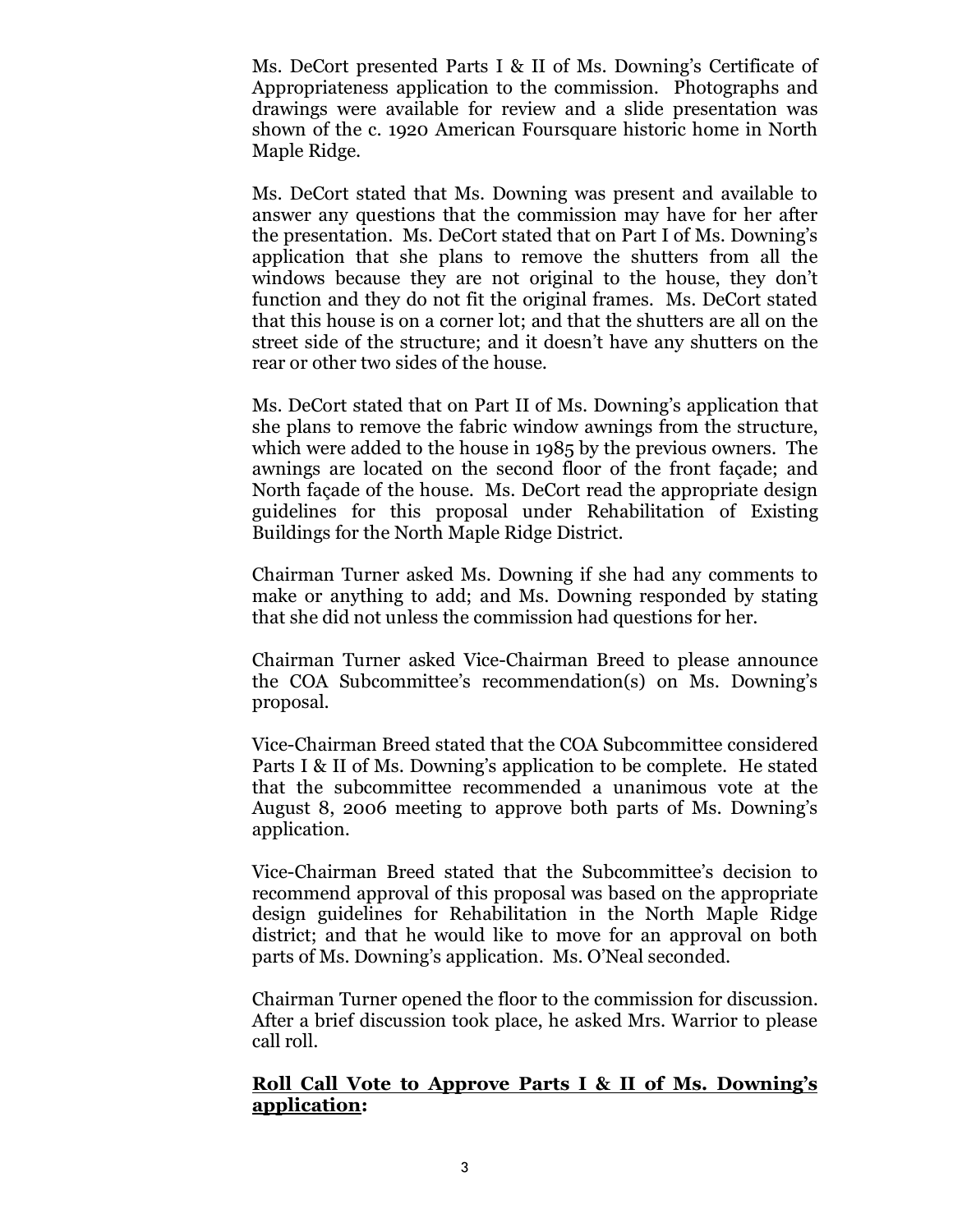Chairman Turner – Aye; Vice-Chairman Breed – Aye; Secretary O'Neal – Aye; Herb Fritz – Was not present during this vote; Charles Gilmore – Aye; Jack Hodgson – Aye; Mary Lee Townsend – Aye; Rex Ball – Aye; Bill Andoe – Aye; Chip Ard – Aye;  $\&$ Dusty Peck – Aye. The motion was **Approved Unanimously by members present and voting.**

*The Tulsa Preservation Commission Approved Beth Downing's proposal based on Section VIIIA, General Requirements, A.1.0.1, & A1.0.2; Windows & Doors, A.1.2.1 & 1.2.7 for Guidelines for Rehabilitation of Existing Buildings for the North Maple Ridge Historic District.*

Chairman Turner asked Ms. DeCort to please give her presentation on Parts I, II & III of COA agenda item #2, Tim Warlick at 2211 E. 18th Street in Yorktown.

#### **2. 2211 E. 18th Street (Yorktown)**

**Applicant: Tim Warlick – Approved (All 3 Parts)**

**Request: Part I - Proposal to replace waterdamaged wooden porch ceilings and support beams with new wood, rectifying the sagging roof pitch and replacing roof covering with same materials;** 

**Part II - Proposal to remove the** *porte-cochère***, which is not original to the house, to allow driveway to accommodate modern vehicles. Porch roof would then match on both sides of central entrance; &**

**Part III - Proposal to replace metal porch railings and handrails with custom-built Craftsman-style railings to complement the existing porch columns and design.** 

**COA Complete Application Date: Aug. 8, 2006**

Ms. DeCort presented Parts I, II & III of Tim Warlick's Certificate of Appropriateness application to the commission. Photographs and drawings were available for review and a slide presentation was shown of the c. 1923 Bungalow in Yorktown.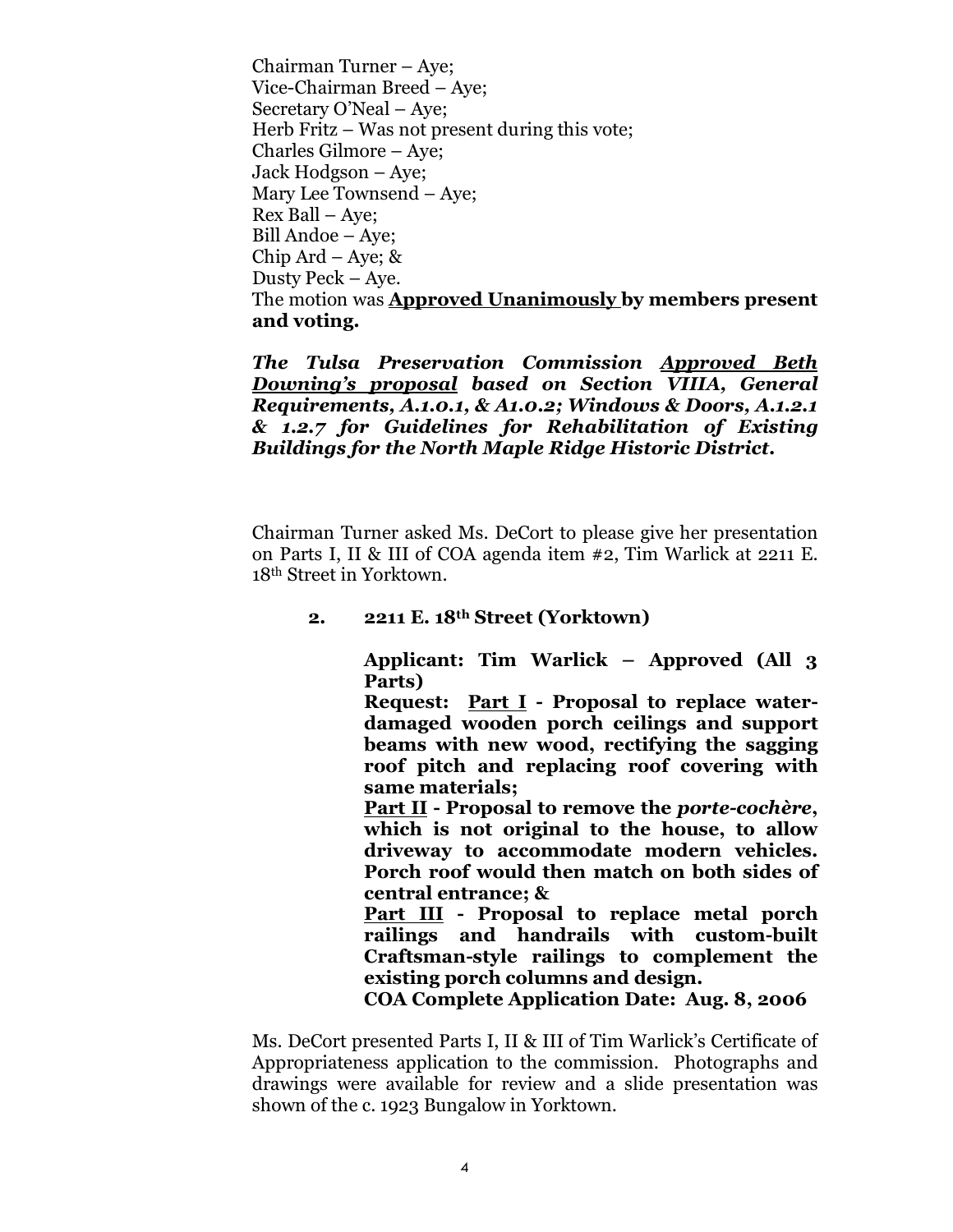Ms. DeCort stated that Mr. Warlick was present and available to answer any questions that the commission may have for him after the presentation. Ms. DeCort stated that on Part I of Mr. Warlick's application that he plans to replace the water-damaged wooden porch ceilings and support beams with new wood, rectifying the sagging roof pitch and replacing the roof covering with the same materials.

Ms. DeCort stated that on Part II of Mr. Warlick's application that he plans to remove the *porte-cochère*, which is not original to the structure, in order to allow the driveway to accommodate modern vehicles. She stated that the porch roof would then match on both sides of central entrance.

Ms. DeCort stated that on Part III of Mr. Warlick's application that he plans to replace the metal porch railings and handrails with custom-built Craftsman-style railings to complement the existing porch columns and design.

Ms. DeCort read the appropriate design guidelines for this proposal under Rehabilitation of Existing Residential Buildings for the Yorktown District. She added that the *porte-cochère* is definitely not wide enough to accommodate modern vehicles; and this is why Mr. Warlick would like to have it removed. Ms. DeCort stated that the *porte-cochère* columns are straight up and down and that they don't match the columns that are on the original porch.

Chairman Turner asked Mr. Warlick if he had any comments to make or anything to add; and Mr. Warlick responded by stating that he did not unless the commission had questions for him.

Chairman Turner asked Vice-Chairman Breed to please announce the COA Subcommittee's recommendation(s) on Mr. Warlick's proposal.

Vice-Chairman Breed stated that the COA Subcommittee considered Parts I, II & III of Mr. Warlick's application to be complete. He stated that the subcommittee recommended a unanimous vote at the August 8, 2006 meeting to approve all three (3) parts of Mr. Warlick's application.

Vice-Chairman Breed stated that the Subcommittee's decision to recommend approval of this proposal was based on the appropriate design guidelines for Rehabilitation in the Yorktown district; and that he would like to move for an approval on all three (3) parts of Mr. Warlick's application. Ms. O'Neal seconded.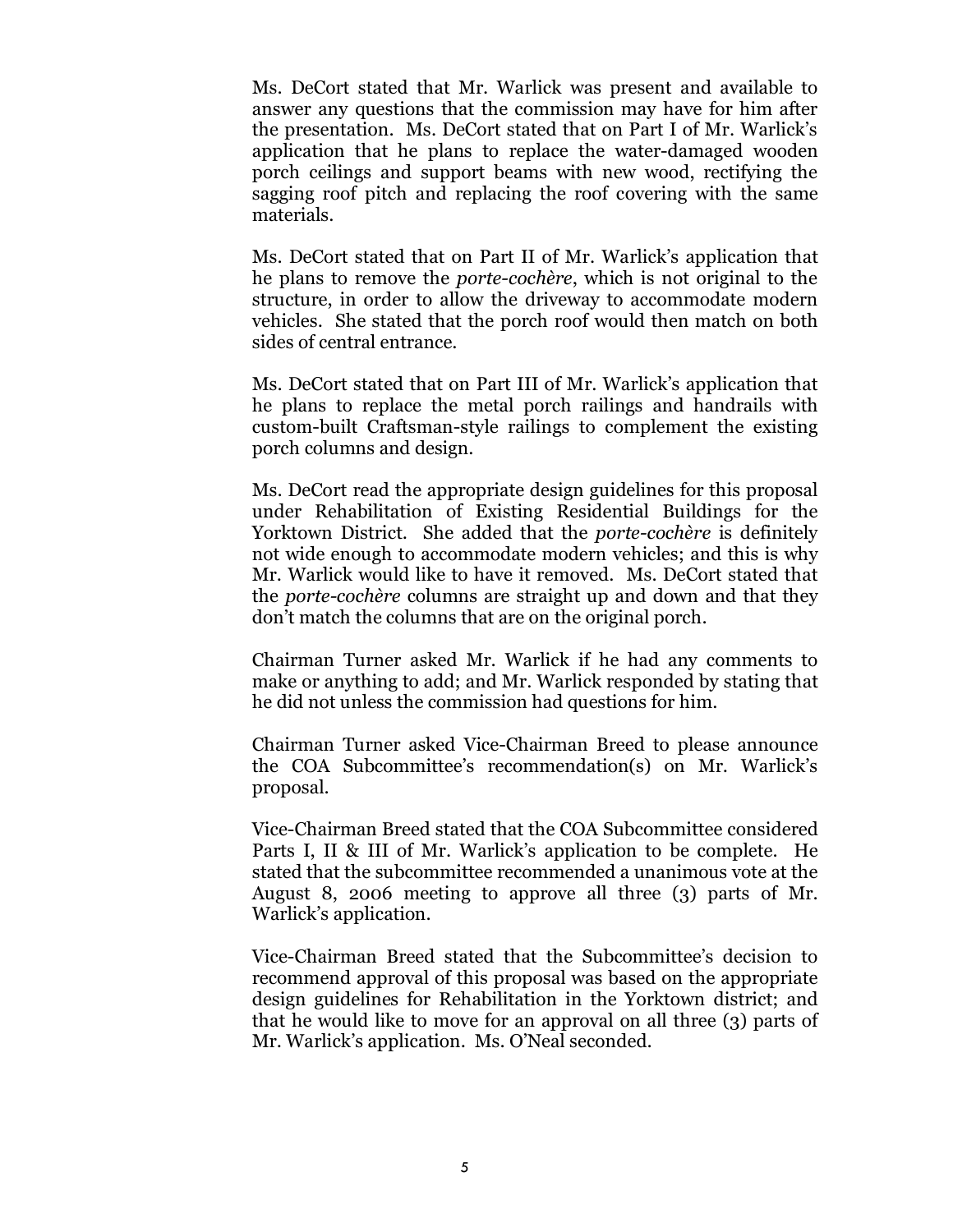Chairman Turner opened the floor to the commission for discussion. After a brief discussion took place, he asked Mrs. Warrior to please call roll.

#### **Roll Call Vote to Approve Parts I, II & III of Mr. Warlick's application:**

Chairman Turner – Aye; Vice-Chairman Breed – Aye; Secretary O'Neal – Aye; Herb Fritz –Aye; Charles Gilmore – Aye; Jack Hodgson – Aye; Mary Lee Townsend – Aye; Rex Ball – Aye; Bill Andoe – Aye; Chip Ard – Aye;  $\&$ Dusty Peck – Aye. The motion was **Approved Unanimously by members present and voting.**

#### *The Tulsa Preservation Commission Approved Tim Warlick's proposal based on Section VIIIA, General Requirements, A.1.0.1, A1.0.2; & A1.0.3; Roofs, A.1.3.1, & A.1.3.2; & Porches, Decks and Patios, A.1.4.1 & 1.4.2 for Guidelines for Rehabilitation of Existing Residential Buildings for the Yorktown Historic District.*

The commission members complimented Mr. Warlick for providing them with superb detailed drawings of this proposal.

Chairman Turner asked Ms. DeCort to please give her presentation on agenda item #3, Fairview & Denver in Brady Heights.

**3. Fairview & Denver (Brady Heights) Applicant: Michelle Barnett for BHNA - Approved Request: Proposal to construct Brady Heights neighborhood entry monument, also known as Tulsa Spirit Monument, at the intersection of Fairview and Denver Avenues, as funded by Vision 2025 and approved by the Arts Commission.** 

> **The brick and limestone monument, 14 feet tall by 4 feet 8 inches wide, is intended to provide an attractive entry to the historic**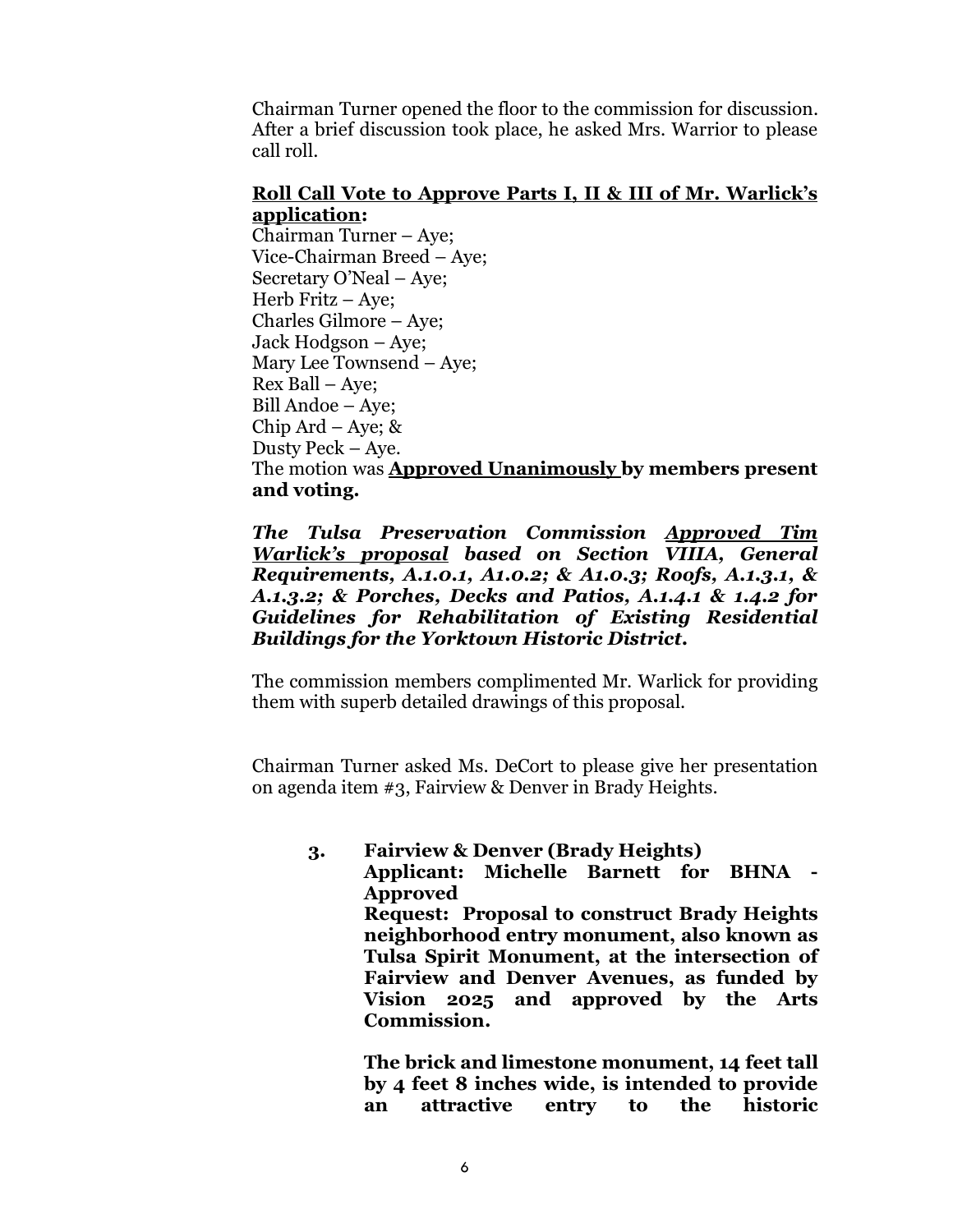#### **neighborhood, function as a traffic calming device, and be a source of beautification and pride for North Tulsa. COA Complete Application Date: Aug. 8, 2006**

Ms. DeCort presented the Fairview & Denver Certificate of Appropriateness application to the commission. Photographs and drawings were available for review and a slide presentation was shown of the historic site in Brady Heights.

Ms. DeCort stated that Michelle Barnett, President of the Brady Heights Neighborhood Association (BHNA) was present and available to answer any questions that the commission may have for her after the presentation.

Ms. DeCort stated that BHNA plans to construct a Brady Heights neighborhood entry monument, also known as the Tulsa Spirit Monument, at the intersection of Fairview and Denver Avenues. She added that this project is funded by Vision 2025 and approved by the Arts Commission.

Ms. DeCort stated that the monument will be made of brick and limestone that will be 14 feet tall by 4 feet 8 inches wide; and that the limestone will be donated by a Brady Heights church. She added that the intent to have this monument installed is to provide an attractive entry into the historic neighborhood, function as a traffic calming device, and create a source of beautification and pride for North Tulsa.

Chairman Turner asked Ms. Barnett if she had any comments to make or anything to add; and Ms. Barnett responded by stating that she did not unless the commission had questions for her.

Chairman Turner asked Vice-Chairman Breed to please announce the COA Subcommittee's recommendation(s) on Ms. Barnett's proposal of Fairview & Denver Avenues.

Vice-Chairman Breed stated that the COA Subcommittee considered Ms. Barnett's proposal of the Fairview & Denver Avenues to be complete. He stated that the subcommittee recommended a vote by majority at the August 8, 2006 meeting to approve Ms. Barnett's application.

Vice-Chairman Breed stated that the Subcommittee's decision to recommend approval of this proposal was based on the appropriate design guidelines for New Construction in the Brady Heights district; and that he would like to move for an approval on Ms. Barnett's application. Ms. O'Neal seconded.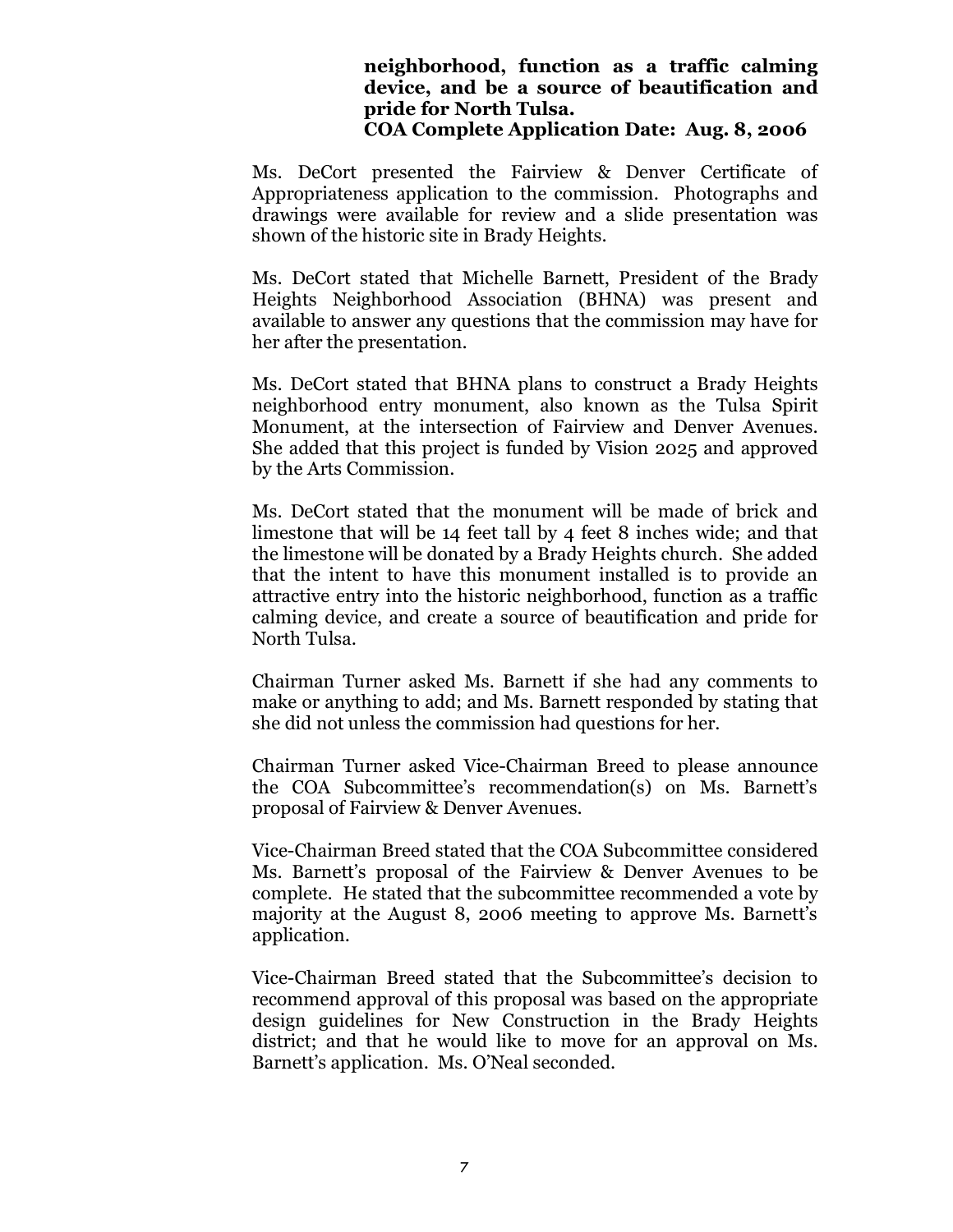Chairman Turner opened the floor to the commission for discussion. After a brief discussion took place, he asked Mrs. Warrior to please call roll.

#### **Roll Call Vote to Approve Ms. Barnett's application of the proposal on Fairview & Denver Avenues:**

Chairman Turner – Aye; Vice-Chairman Breed – Aye; Secretary O'Neal – Aye; Herb Fritz – Aye; Charles Gilmore – Aye; Jack Hodgson – Aye; Mary Lee Townsend – Aye; Rex Ball – Aye; Bill Andoe – Aye; Chip Ard – Aye;  $\&$ Dusty Peck – Aye. The motion was **Approved Unanimously by members present and voting.**

*The Tulsa Preservation Commission Approved Michelle Barnett's proposal based on General Requirements, Paragraphs #2 & #3; Building Site, Paragraph #6; & Building Materials, Paragraph #1 for Guidelines for New Construction or Moving Structures into the Brady Heights Historic District.*

> **4. Marshall & Denver (Brady Heights) Applicant: Michelle Barnett for BHNA - Approved Request: Proposal of the concept of constructing a pedestal for sculpture to be located in the center of the traffic circle at Marshall and Denver Avenues as part of the City's "Arts Parkway" efforts to connect downtown with North Tulsa.**

> > **Pedestal will be constructed of cement stone facing. Landscaping will obscure most of the pedestal. Sculpture is to be determined, but will be of an appropriate scale and 360 degree design, and will be approved by the Arts Commission.**

**COA Complete Application Date: Aug. 8, 2006**

Ms. DeCort presented the Marshall & Denver Certificate of Appropriateness application to the commission. Photographs and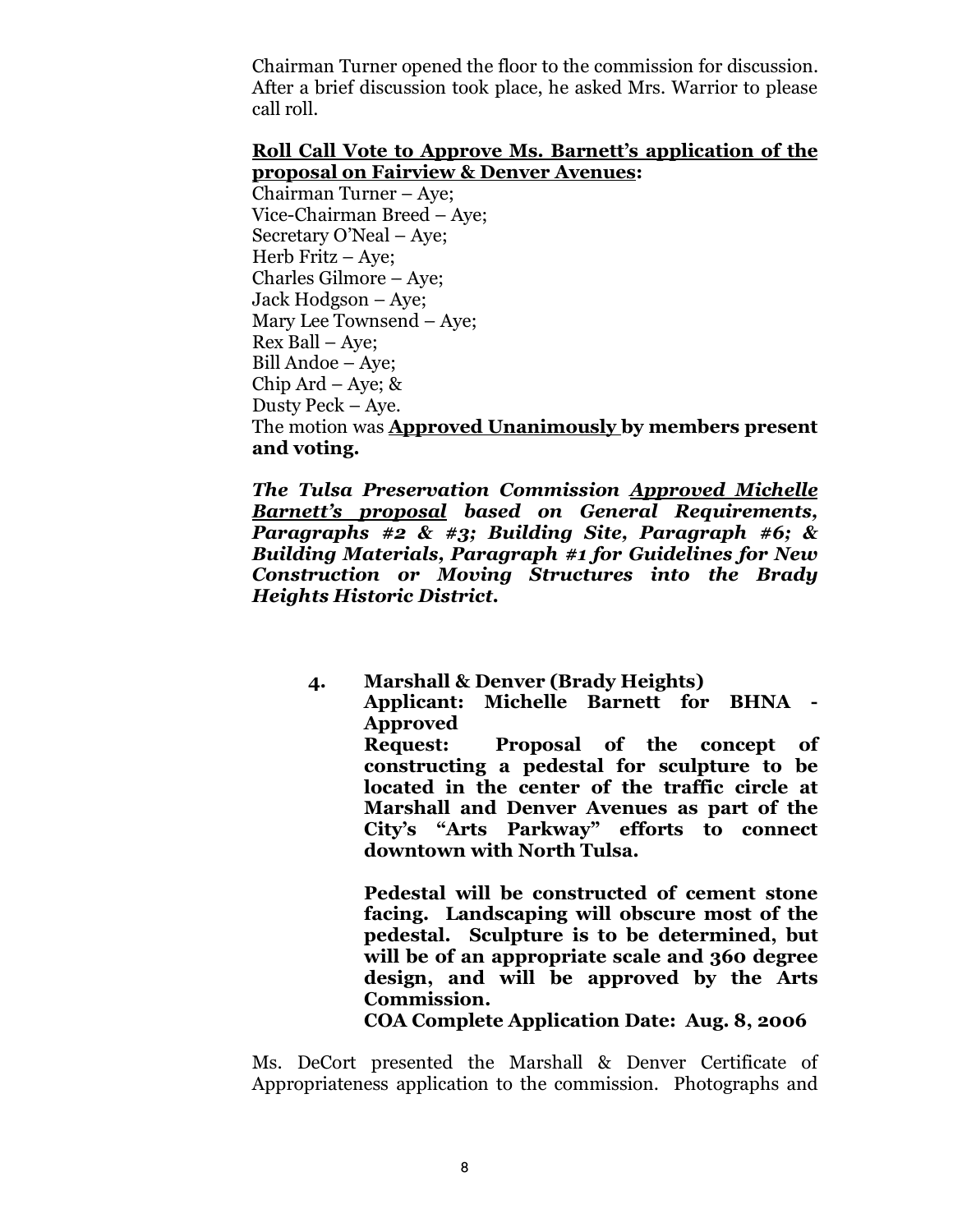drawings were available for review and a slide presentation was shown of the historic site in Brady Heights.

Ms. DeCort stated that Ms. Barnett would like for the commission to approve the concept of this proposal. She stated that Ms. Barnett plans to construct a pedestal for sculpture to be located in the center of the traffic circle at Marshall and Denver Avenues as part of the City's "Arts Parkway" efforts to connect downtown with North Tulsa.

Ms. DeCort stated that the pedestal will be constructed of cement with gray rubblestone facing to match materials used throughout the Brady Heights neighborhood. She stated that the landscaping will obscure most of the pedestal; and that the sculpture is to be determined, but will be of an appropriate scale and 360 degree design, and will be approved by the Arts Commission.

Chairman Turner asked Ms. Barnett if she had any comments to make or anything to add; and Ms. Barnett responded by stating that she didn't at this time.

Chairman Turner asked Vice-Chairman Breed to please announce the COA Subcommittee's recommendation(s) on Ms. Barnett's proposal of Marshall & Denver Avenues.

Vice-Chairman Breed stated that the COA Subcommittee considered Ms. Barnett's proposal of the Marshall & Denver Avenues to be complete. He stated that the subcommittee recommended a vote by majority at the August 8, 2006 meeting to approve Ms. Barnett's application.

Vice-Chairman Breed stated that the Subcommittee's decision to recommend approval of this proposal was based on the appropriate design guidelines for New Construction in the Brady Heights district; and that he would like to move for an approval on the concept of Ms. Barnett's application. Secretary O'Neal seconded.

Chairman Turner opened the floor to the commission for discussion. Mr. Ball stated that having mounted work sculptured on bases to get it where no one could steal it or where you could have vandalism, that he certainly agree that having something at both ends is good and is a worthy objective; but that he believes until Ms. Barnett has finalized the sculpture; that he would prefer to leave it as it is; and then have it designed to go with the sculpture.

Chairman Turner agreed with Mr. Ball's comments about the sculpture. Chairman Turner stated that the sculpture may grow or shrink depending on how big the sculpture and the manhole will be. He stated that it sounds like the decision on the materials hasn't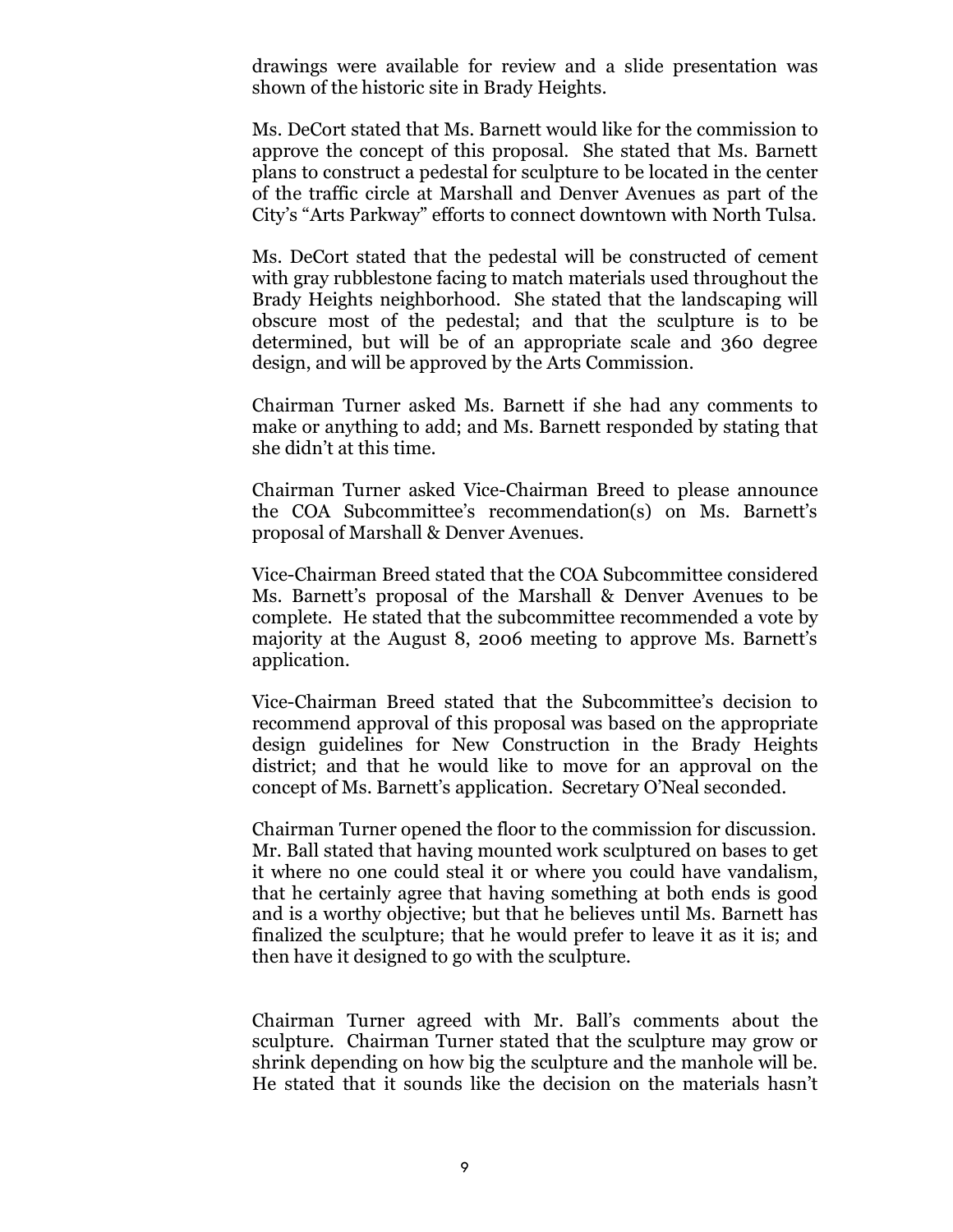been made either; and that he believes that the commission has been asked to approve something that is ambiguous at this point. Mr. Fritz stated that logic says that you don't design a base until you know what's going on it, because you might want to change it.

Chairman Turner stated that he would like the commission to consider this proposal as a "preliminary approval or conceptual approval" and place the condition on it that Ms. Barnett will come back when she has the actual size and materials of the base; and that the commission will review at that time. Chairman Turner stated that he believes after the conditions have been met on this proposal that the commission will hopefully approve it at that time. He added that he didn't believe that any of the members were objecting to the general idea, although the information that Ms. Barnett has submitted to the commission isn't enough information for the commission to make a final determination. Chairman Turner stated that the commission doesn't typically approve a proposal that doesn't have all the details.

Vice-Chairman Breed stated that he would like to amend his motion from making a motion to approve this proposal to preliminarily approving the concept of this proposal to construct a pedestal for sculpture at Marshall & Denver Avenues in Brady Heights under the conditions:

> That Ms. Barnett will submit detailed information on the actual size and materials of the base

Secretary O'Neal amended her second to the motion; and seconded the motion to preliminary approval of the concept of this proposal.

Chairman Turner stated that is a conceptual approval only, and full approval will require submission of complete drawings.

Chairman Turner asked if there were any further discussion on this issue. Hearing none, he asked Mrs. Warrior to please call roll.

#### **Roll Call Vote to Preliminarily Approve Ms. Barnett's application on Marshall & Denver Avenues with conditions:**

Chairman Turner – Aye; Vice-Chairman Breed – Aye; Secretary O'Neal – Aye; Herb Fritz –Aye; Charles Gilmore – Aye; Jack Hodgson – Aye; Mary Lee Townsend – Aye; Rex Ball – Aye; Bill Andoe – Aye; Chip Ard – Aye;  $\&$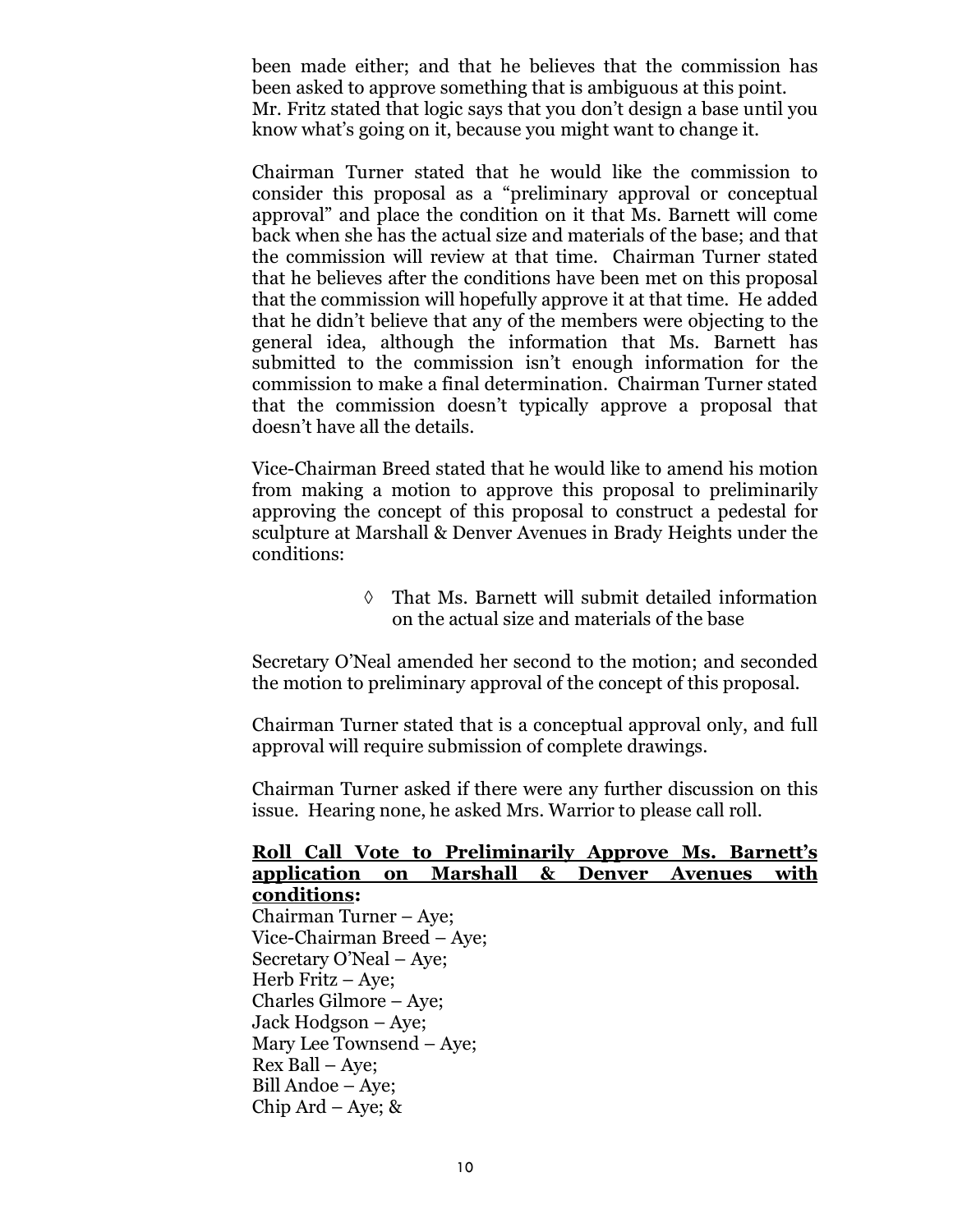Dusty Peck – Aye.

The motion was **Approved Unanimously by members present and voting.**

*The Tulsa Preservation Commission Preliminarily Approved Michelle Barnett's proposal based on General Requirements, Paragraphs #2 & #3; Building Site, Paragraph #6; & Building Materials, Paragraph #1 for Guidelines for New Construction or Moving Structures into the Brady Heights Historic District.*

- **B. Rules & Regulations** None.
- **C. Program Planning & Neighborhood Conservation** None.

#### **4. Chair Report**

#### A. CORE Recommendations – Second Reading

Chairman Turner stated that a copy of the second reading of the CORE Recommendations had been distributed to the members for review. He asked the members of the commission if anyone had any comments to make regarding to the second reading before they hear from their visitors.

Mr. Gilmore announced that he believes that there is a lot of work that went into preparing the CORE Recommendations that has required several revisions. Mr. Gilmore added that he believes that the recommendations are ready for acceptance to go to the next level.

Chairman Turner announced that he would like to add that this has been a very inclusive process; and that is the reason for having the multiple reviews of the recommendations at the Tulsa Preservation Commission meetings. He stated that that was the purpose of them mailing the recommendations out for them to receive them.

Chairman Turner asked the visitors if anyone had any input, comments to make, or opinions regarding to the second reading of the CORE Recommendations. He asked if they did, to please introduce themselves by stating their name(s) for the records.

Jim Norton, President of Downtown Unlimited, Inc., (DTU) addressed the commission by stating that they were not aware of the first time reading of the CORE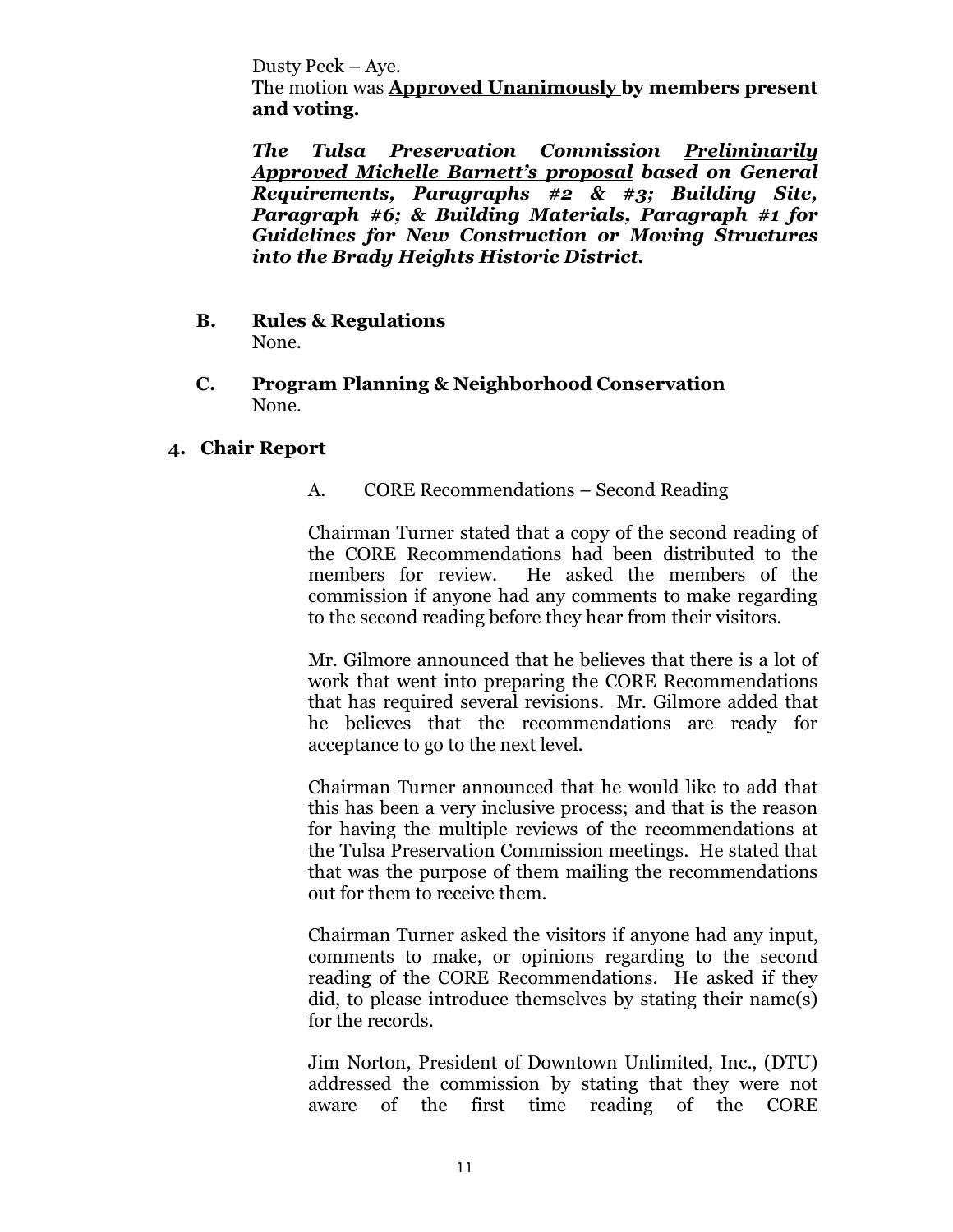Recommendations that were submitted of some suggested language.

Mr. Norton stated that he hope that if TPC would move forward with this that TPC will ask the advice and seek the council of the real estate development community, in general and particularly, DTU because DTU represents the property owners and the majority employers downtown.

Mr. Norton stated that he has a great reluctance to support this ordinance in any shape, form or fashion. He stated that he thinks what he would like to tell the Tulsa Preservation Commission today that he thinks that this current ordinance has a number of fatal flaws; and that he would like to see the whole concept of this approach in a different way in an ordinance format.

Mr. Norton stated that he will submit a copy of his suggested revisions for the records. He asked the Chairman if he wanted him to go over his revisions individually; but that he assured the commission that they are quite lengthy. Chairman Turner asked Mr. Norton if he would summarize in general what his comments are.

Mr. Norton's comments were that:

He believes that there are a number of areas that need a lot of work;

A great deal of work needs to be done on the survey; To specify exactly where the survey is to obtain; If you're going to have ratings, if you're going to have categories, there needs to be some way to tell the community what exactly they're going to be looking at. He would like to add DTU's input into the survey as well as several other areas; DTU is not comfortable with the demolition panel or the demolition committee having the sole of authority that is being granted;

He has not been able to find in the zoning codes and he did not know whether the Tulsa Preservation Commission has the authority to make decisions with respect to land use; and that is what he feels the TPC) has assigned to itself.

Chairman Turner stated that he would like to clarify. He stated that these recommendations are things that could take a lot of different forms; and that they all, he believes have to be acted on by other entities within the City of Tulsa other than TPC. Chairman Turner stated that TPC is not able to enact ordinance or to change zoning. Mr. Norton asked Chairman Turner if the Tulsa Preservation Commission was only making a recommendation to the Mayor. Chairman Turner stated that the TPC was in the process of making their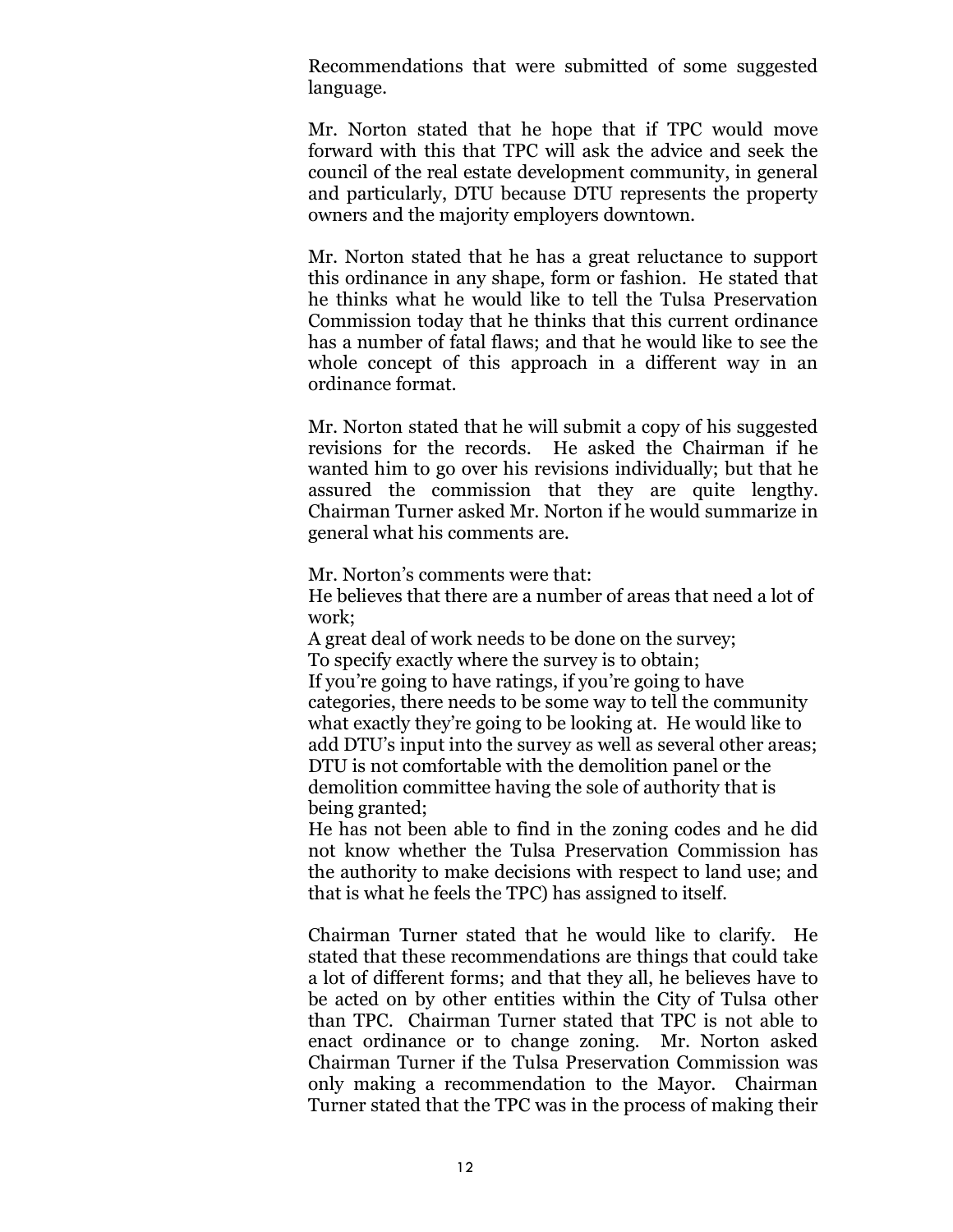recommendations known to the higher entity. Mr. Norton responded by stating that that was very troubling to the business property owners. He stated this was the only opportunity that they had when given some input.

Mr. Norton stated that they applaud the concept; and that they agreed with the concept of nobody wanting to see our historic buildings demolished and turned into surface parking lots; and him, least of all. He stated that he thinks the way that the TPC has proposed of doing that is injurious to the property owners and injurious to the Real Estate Development.

Paul Wilson introduced himself as President of 21st Properties. He stated that they are a locally owned real estate investment company with properties for state. He stated that their properties in Tulsa include office, warehouse, retail and development land and apartments. Mr. Wilson stated that they have office, retail, service center and land for development in the downtown area. He stated that he is strongly opposed to the recommendations of the Tulsa Preservation Commission final draft, second reading, August 10, 2006. Mr. Wilson stated that the actions proposed are extreme and are not justified. His view is that this report has sculpted the motion of soliciting input from property owners; but has in fact had the objective of creating a report which is based upon "don't confuse me with the facts, we know what we want to do here; and we're going to do it."

Mr. Wilson stated that he was part of two (2) viewings of the CORE presentation; and at both presentations there were substantial objections raised to it; but that he had not seen any of those objections expressed here in the second reading. Mr. Wilson stated that, in fact, he went back and looked at the original recommendations that were presented in the CORE Report; and they've been followed and enhanced here. He stated that no input was taken and adopted in the report in his opinion. Mr. Wilson stated, that the CORE video presentation was flaws; it was a bias presentation. The CORE video presentation portrays the Bank of America's building being built in a negative light. Mr. Wilson stated that CORE Tulsa showed the Bank of America building before whatever was there before; and then after, they portrayed the Bank of America building. He stated that, in fact, this is contradictory because the Bank of America building accomplishes just what you're talking about, the integration of a parking structure in its facilities. Mr. Wilson stated that TPC may not like the architecture; but the concept is, did it accomplish what you're trying to do here integrating its parking infrastructure? And yet, it was criticized in the CORE presentation. He stated that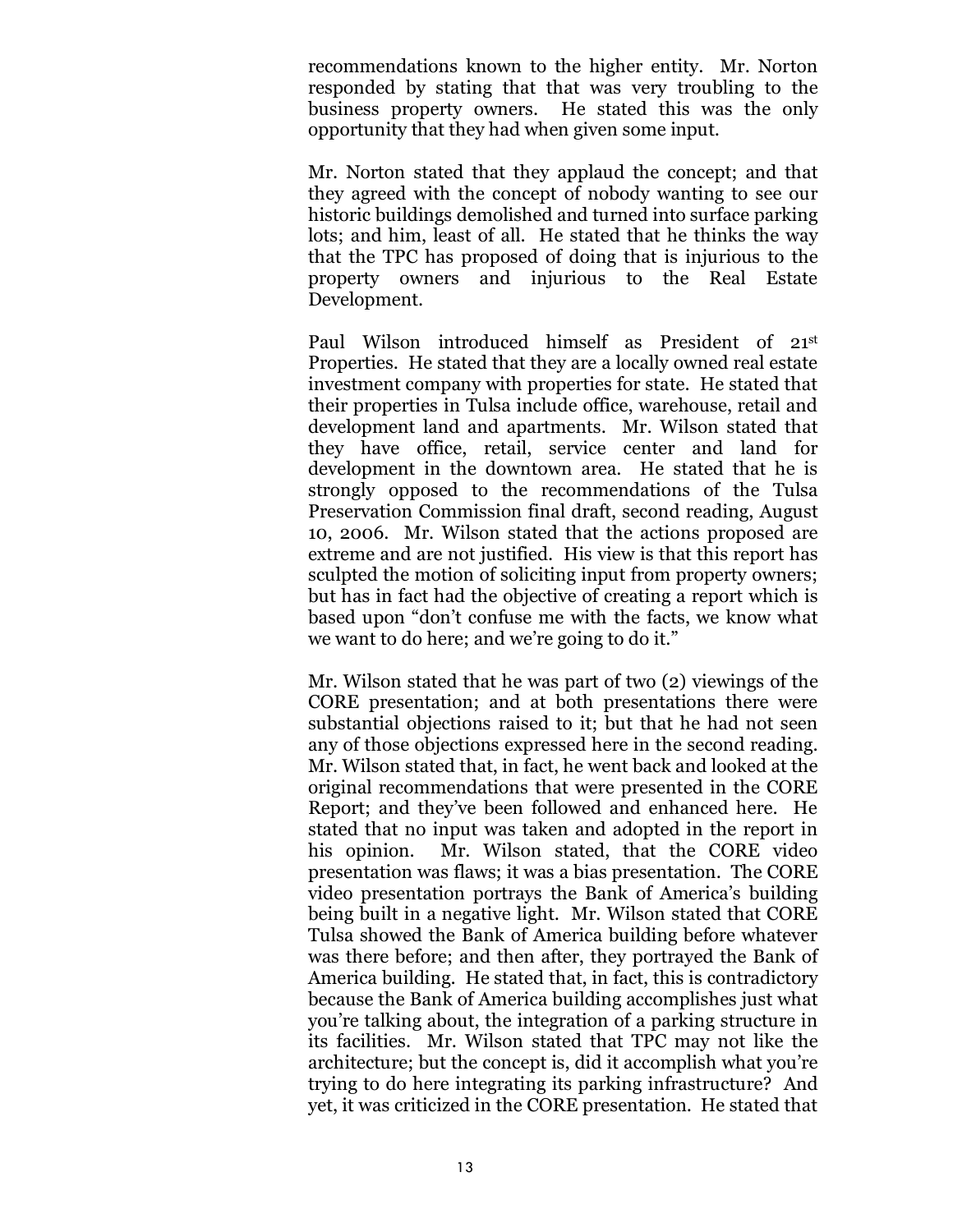the CORE video showed the main mall parking facility, again in a negative light, a before and now after, look what they've done. Mr. Wilson stated, but in fact, isn't public parking located in a central place, essential to your plan?

Mr. Wilson further stated that the CORE video presentation portrayed downtown as having been bulldozed by property owners; but omitted many other success stories in our downtown.

- $\Diamond$  The old City Hall building;
- 320 South Boston;
- The Kennedy Building;
- The Reunion Building; &
- The Noble Drilling Building.

Mr. Wilson stated that all of those buildings are success stories in this. He stated that he knows that we are here because TPC is irritated because of the three (3) structures that were torn down. Mr. Wilson said that he was sorry, but to please do not move forward with these aggressive regulations because he believes that they will have a negative impact on our downtown. Mr. Wilson said that the proposed regulations implied that they will offer incentives as they take away our property rights through increased regulations; but provide no way of funding such incentives. Mr. Wilson stated that the proposed regulations are (in his opinion) prepared from a "purely architectural stand point" without realistic input of economic viability from the property owners. Mr. Wilson further stated that the proposed regulations add additional layers of regulations with the offering that we can appeal to Board of Adjustment and District Court, if we don't like their decision. The proposed regulations make appointed Boards for its panel, bizarre for downtown development. Mr. Wilson stated that the proposed regulations want to increase the cost of parking in downtown, which will only serve to make office space less affordable downtown. He stated that downtown office space less affordable at a time when we should be going the other way. Mr. Wilson stated that the proposed recommendations criticize the abundance of low surface parking; and yet that is just going to get those parking rates increased. He stated that it's going to make it more difficult to lease office space because of the cost of parking. Mr. Wilson stated that the suburb don't charge it; downtown, you want to increase the cost by eliminating surface parking in order to accomplish some things that TPC have in your minds; but economically, it's a death spiral and it is contrary to everything we're trying to do. He stated that in the funding that they've gone through, they recently passed a tax for a garage in the third penny; and that they're moving forward in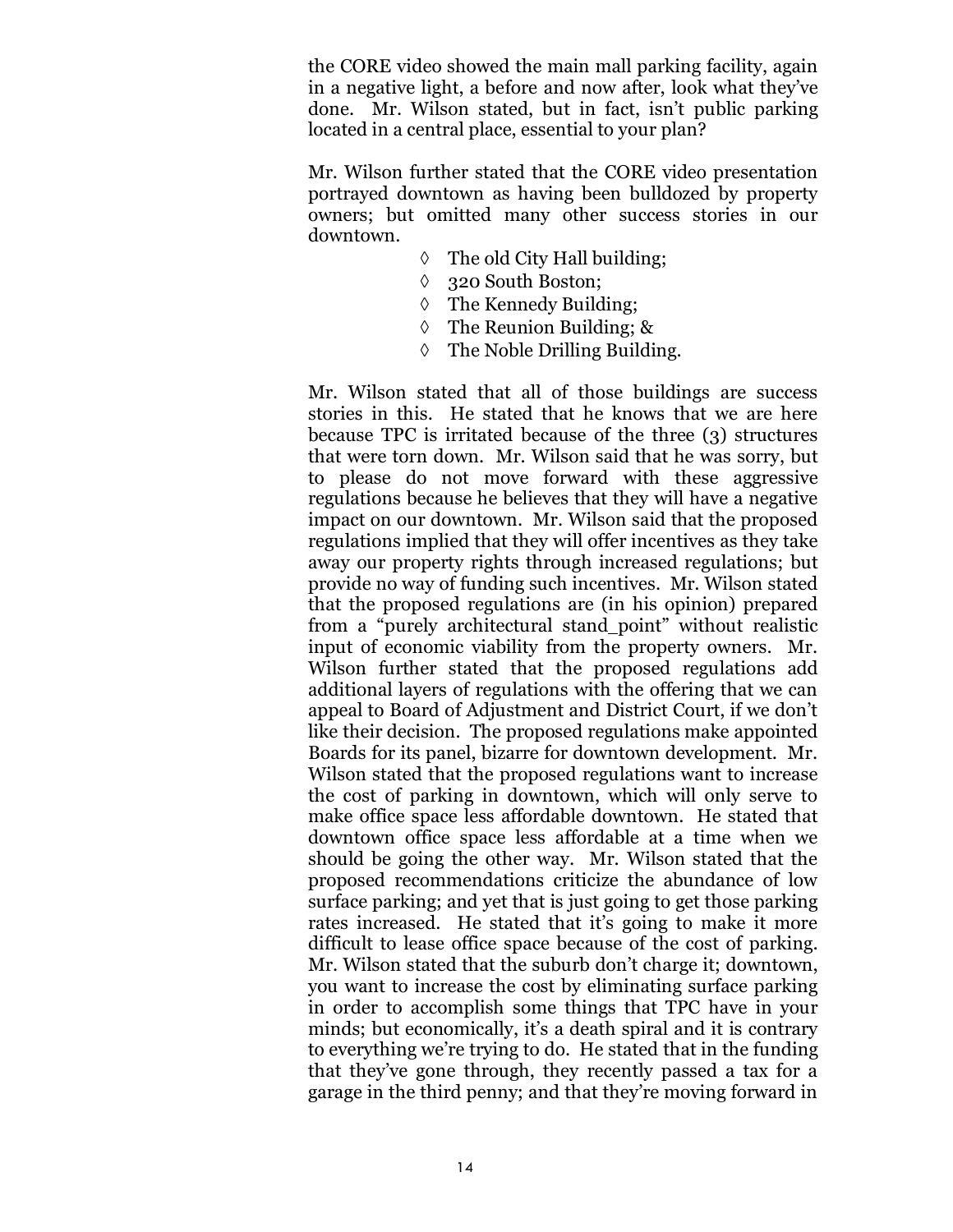those areas. Mr. Wilson stated that TPC is taking steps that are not warranted; and that the TPC hasn't considered the public's expenditures that have already been approved.

Mr. Wilson stated that the proposed recommendations will also increase the further cost of downtown development at a time when it's already very expensive to do so. He stated that the proposed regulations do not allow the property owner participation in the process; but instead requires submittals to a panel appointed by this Board. Mr. Wilson stated that the proposed regulations require owners to spend additional dollars to justify his actions, which are now "a use by right" all for the purpose of justifying and accomplishing some esoteric things. He stated that the word "cultural" is used in the CORE document. He stated that he looked in the phone book of the yellow pages; and that he doesn't know what a "cultural firm" is; but they're burdened with the responsibility of making some of these issues useful. Mr. Wilson stated that he thinks in summary, he would respectfully ask this public board not move forward with this poorly conceived plan; a new plan using real world funded and voluntary compliance should be developed with the real estate community's input.

Brian Hunt introduced himself as being with the National Association of Industrial & Office Properties (NAIOP) and is President of the Tulsa Chapter. He introduced Gene Phillips, Mark Rooney and Clint Laster to the commission.

Mr. Hunt stated that in January, 2006, that they had a presentation coordinated through Julie Miner and Bruce Bolzle at their Tulsa Chapter breakfast meeting. He stated that he would like to give the commission some of their feedback that he received from the members relating to them. Mr. Hunt stated that many of the members found the information very interesting, especially some of the slides. They agreed that historic preservation of *significant*  structures, which is the wording that is used in this preamble on the recommendations, is certainly a worthy goal; and in fact, the buildings that have applied for and are on the National Registry clearly should be recognized as assets and abide by the rules they agreed to follow.

Mr. Hunt stated that the members specifically said:

 They felt that the report and subsequent recommendations appear to be a knee-jerk reaction as a result of the demolition of the former Tulsa Auto Hotel, the Skelly Building and the Frougs Building.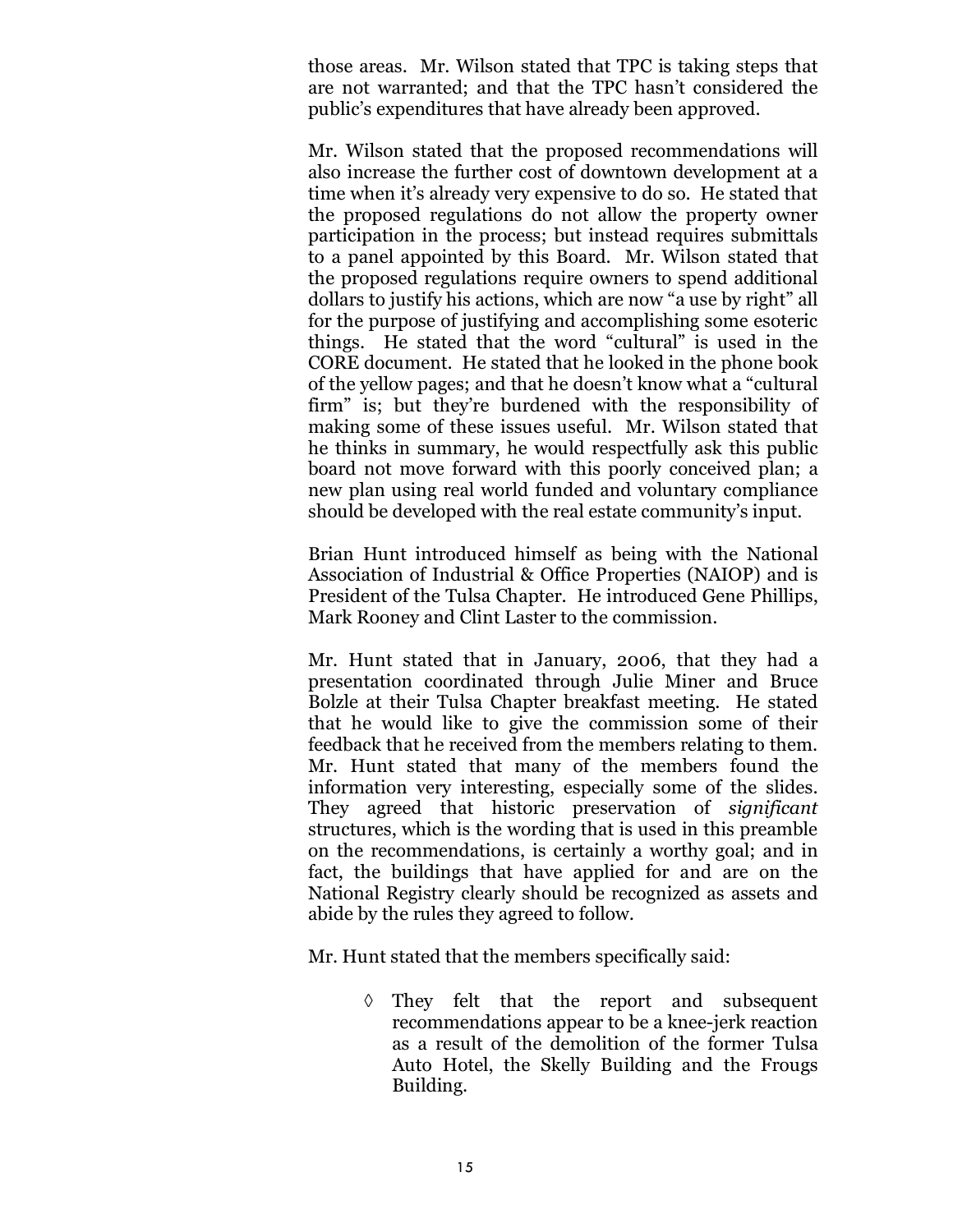- They expressed that only a few Tulsans would really miss Horace Mann Junior High that was later a Department of Corrections facility. This is where the old "functionally obsolete Ford's auto parts warehouse use to be on Boston. Mr. Hunt stated that it's important that most of these buildings have been demolished by churches and educational institutions, and are clearly far more than all private sector demolition combined.
- $\Diamond$  And finally, who determines what is of historic significance? Mr. Hunt stated that from the National Trust for Historic Preservation website, one of the articles is that some of the older buildings are important, simply because they're good to look at. He stated that the reaction from the members were that if the tax payers don't want to pay for them, why should the private sector?

Mr. Hunt stated that walking through the recommendations that are before you today, once again, the preamble language in the recommendations refer to a survey. He stated that clearly, a survey is a good idea; and in fact, that he's surprised that a survey hasn't already been done. Mr. Hunt stated that if you're looking for a public/private partnership, the most effective survey would be focused on significant structures, not every building in the Central Business District (CBD).

Mr. Hunt stated that they're questioning the expertise and resources that such a survey could include a demolition analysis. He stated that this is typically best done by the owner; and requires a thorough understanding of commercial real estate statistics including:

- $\Diamond$  supply and demand;
- $\Diamond$  vacancy rates;
- $\Diamond$  net absorption;
- $\Diamond$  land values;
- $\Diamond$  rents; and
- $\Diamond$  most importantly, what the market will support.

Mr. Hunt stated, without the benefit of reviewing the survey findings, how can we then jump into the next recommendations that says that they should be incorporated into the Comprehensive Plan, much less evolve into a new demolition policy? He stated that a building survey and ownership report was done on the East Village about five (5) years ago through a contract with Tulsa Development Authority (TDA) through a firm called AEcom. Mr. Hunt stated that AEcom surveyed all the buildings in the East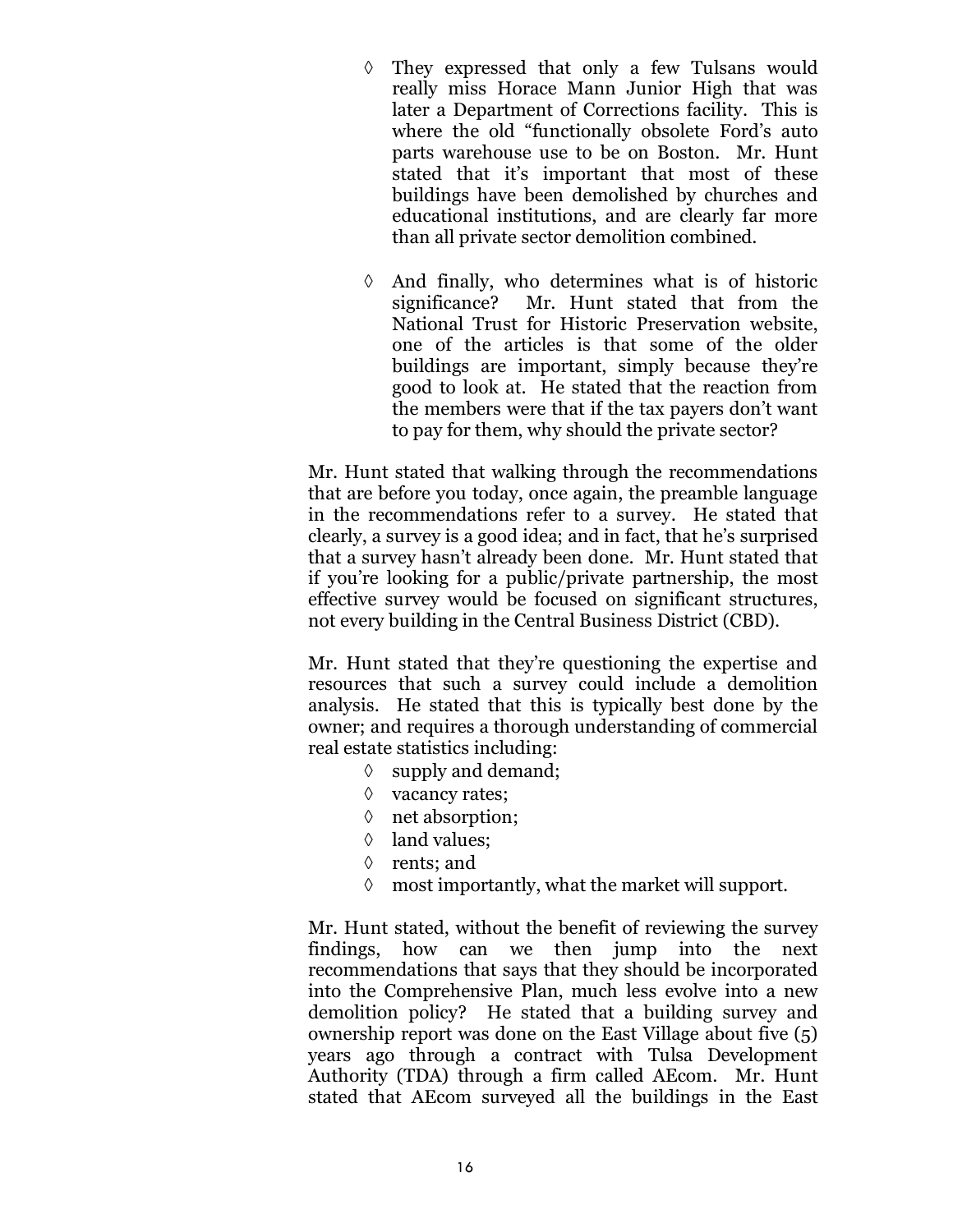Village; and that his question would be to the TPC today is that it's five years later, what direction did that survey provide to the City or its staff; or is it simply sitting on a shelf somewhere?

Mr. Hunt stated that he thinks *Parking* for the most part has been covered, however related to this idea of changing it from "a use by right" to a "special exception" is clearly another example of the City saying, we want development, but we want it on our terms. Mr. Hunt stated that he went to a meeting on Tuesday and that Mr. Norton was there as well, for small business owners to inform the Economic Development Commission that the City of Tulsa still has a stigma when it comes to the billing permit process and development; and we need to change that stigma.

Mr. Hunt stated that off on the *Comprehensive Plan*, obviously, before any amendments can be made to the comprehensive plan, we would like to see a better explanation and description of what it's meant by "District Standards for design review;" and especially how that compares to what is currently in place. He stated that, clearly TPC should coordinate with INCOG to include preservation in the comprehensive plan, especially if it relates to buildings that are on the National Register.

Mr. Hunt further stated that on the *Incentives & Promotions*, that this was certainly by far the TPC most encouraging recommendation and on behalf of NAIOP and NAIOP members, we would be glad to provide assistance and input related to that recommendation.

Mr. Hunt stated that on the *Demotion review* that they have emphasized it more than once that "time is money" and clearly the recommendation of a 120 day waiting period be implemented seems to go against what the private sector continues to try to education the public sector on. He stated that the first principal of economic that we learn is that *capital is mobile.* Mr. Hunt stated that their primary concern also related to the review panel on demolition is that it can sometimes in instances like this become very political and very unaccountable to elected officials. He stated that there is a thin line between the effective taking of a property and merely preserving an old historic structure. Mr. Hunt stated that at some point the public sector, with additional unfunded mandates, will have effectively taken the property by over-regulating it. He continued by stating that these types of unintended consequences clearly erode a property owner's rights and ignore market forces.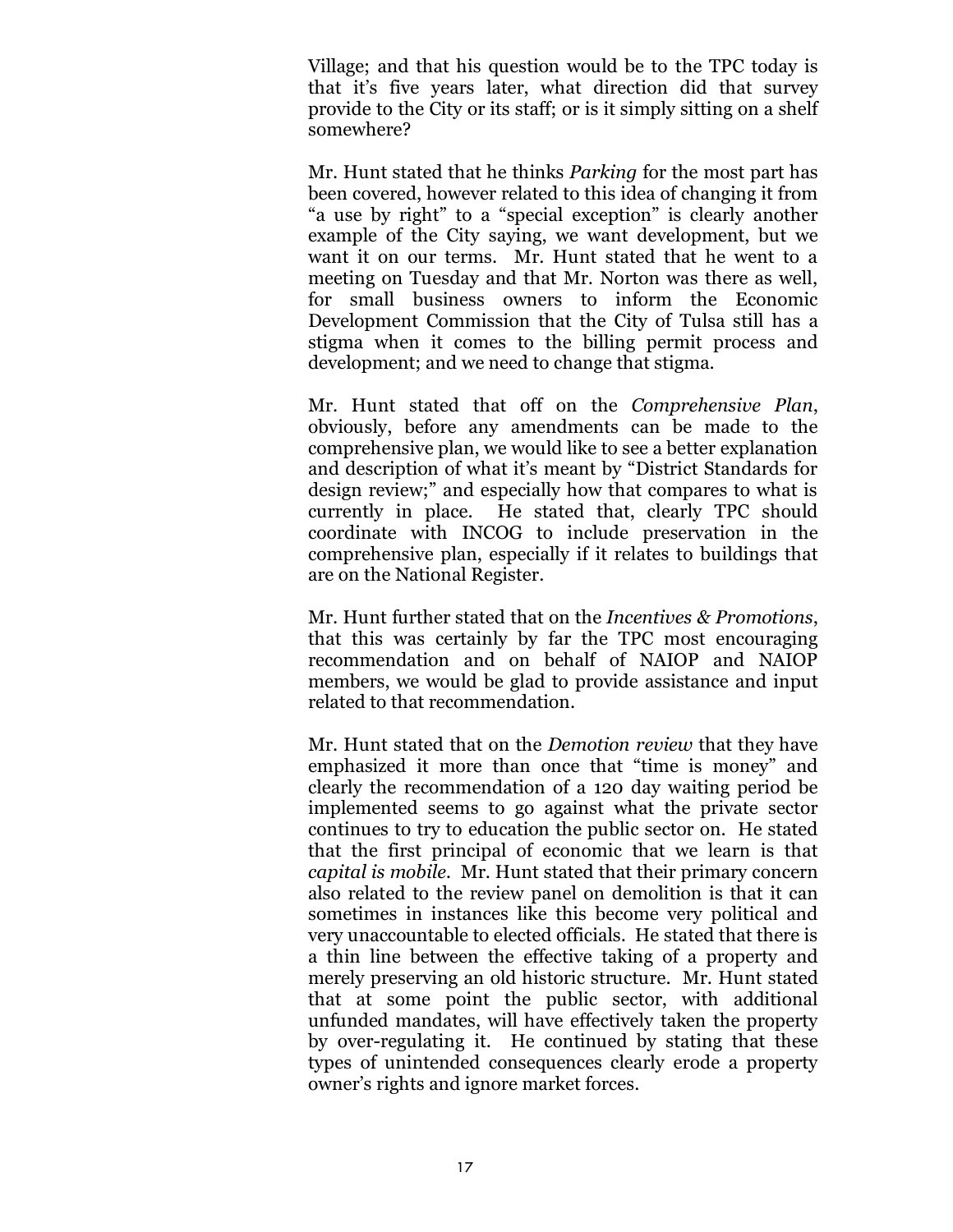Mr. Hunt stated that from an article that was published in a magazine yesterday called *Expansion Management*, which is an economic development magazine, for our nation's mayors, attracting new businesses and supporting existing business is their number one priority. Why? Because successful economic development programs result in increased job opportunities for their constituents, as well as additional tax dollars to pay for basic government infrastructure and services.

Mr. Hunt stated that preservation is important; but it needs to be considered in its proper context; and that is one minor component of economic development. Mr. Hunt stated that he's never seen it on a site selection list. He stated that he's never seen it as a category on Expansion Magazine "Quality of Life Quotient." He stated that when they talk about quality of life, they are focus typically on education, health care, housing cost and crime rates, which are things that immediately impact employers. Mr. Hunt stated that in downtown Tulsa the majority of jobs are office users. He stated that it is important to recognize that some older buildings in Tulsa have floor plates that are simply too small to accommodate current requirements; and as a result these buildings have very limited redevelopment opportunities for office use.

Mr. Hunt stated that the preservation or community assets mindset must be balanced with an appreciation of the market and of economic facts. Three (3) points in conclusion:

- $\Diamond$  Preservation should work within the context of a vibrant environment;
- To have a vibrant environment research should determine what the market wants and more importantly what it will support; &
- $\Diamond$  Planners should execute plans that are desired, not plans that they would like to be desired.

Mr. Clint Laster stated that he did not have his comments in writing; although he would provide the written comments to the TPC after the meeting. Mr. Laster introduced himself as President of Building Owners Management Association (BOMA); and that he was also representing Helmerich & Payne. Mr. Laster stated that, we as a whole have a hundred and some odd members of the development and management communities; and owners of downtown suburbs are opposed to any of the proposed ordinances that you want to be sent to the Mayor. Mr. Laster stated that, one that he feels a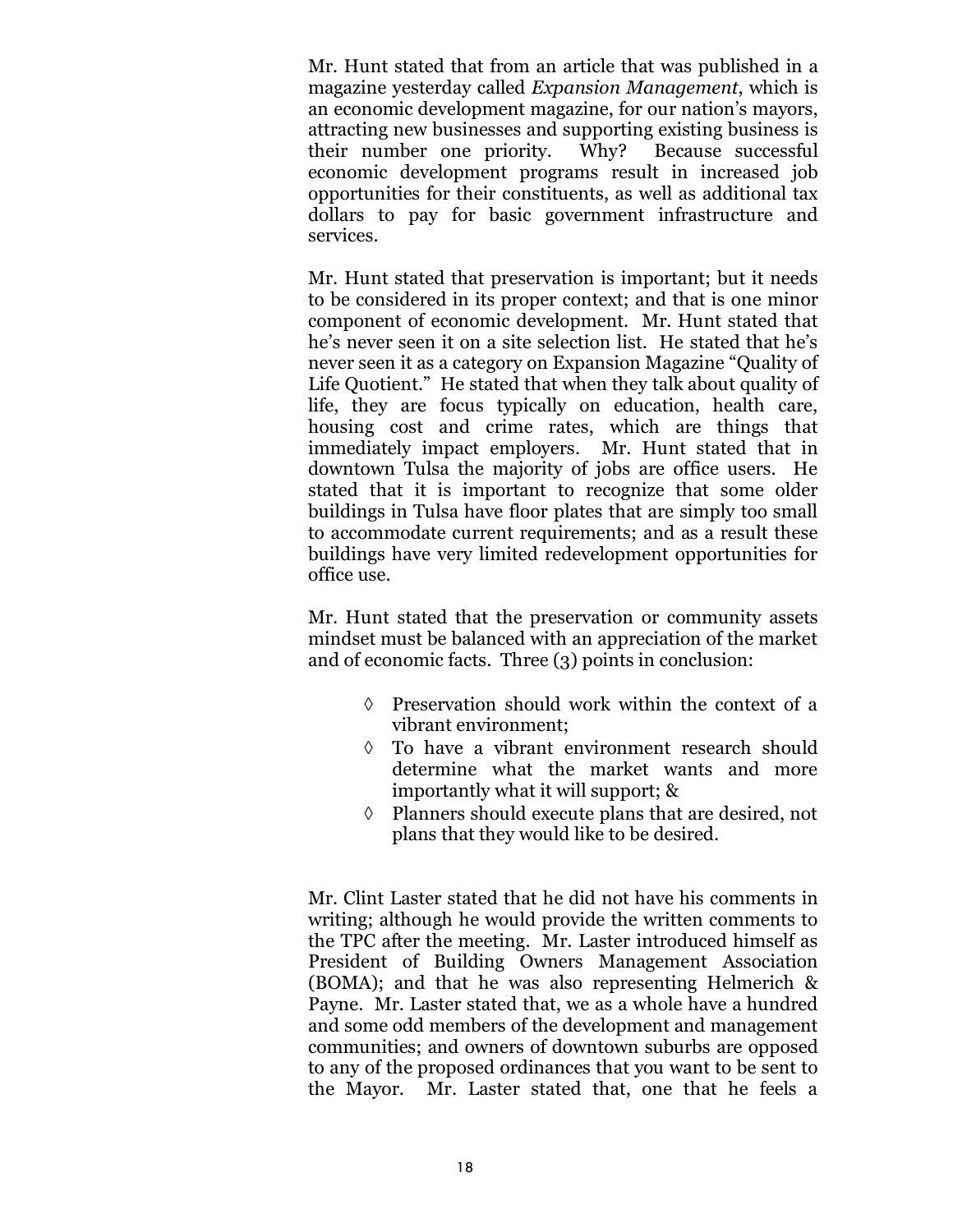necessary that we admire and appreciate the desire to serve our history and our architectural value. He stated that he didn't think anybody would debate that. Mr. Laster stated that they are also fighting or dealing with adjusting to some code changes that are in the name of public safety. He stated that this is not an isolated organization that has no ripple affect to TPC decisions or to your recommendations to the Mayor or to the Fire Marshall or to anyone else.

Mr. Laster stated that they just find it a little bit frustrating to be imposed upon when there's no economic impact on the TPC directly. He stated that it affects them 100% and it affects their owners and their developers. Mr. Laster stated that every decision as these buildings that you are wanting to preserve were made based on the economics of that time and of the codes. Mr. Laster stated that, all they're saying is that we want today's economics and times, which are a little more challenging than they were back then to be taken in affect. Mr. Laster stated that you can not bring back the Mayo Hotel once after it's been closed. He stated that it hasn't been brought back; and it hasn't been revived; but that he believes the recommendations, both from the City and from the Tulsa Preservation Commission, are asking for Tulsa to turn into a bunch of vacant buildings that no one will touch; and then become an eyesoar or a detriment on the property taxes and everything like that. He stated that the owners are not going to be willing to do it because they're making code such that with some buildings, just inspection of sheer structure, they can't comply. Mr. Laster stated that you can't tell them that they can't tear them down. If you do that, you're going to end up with another Mayo Hotel with some of the other buildings being on the National Register. He stated that they feel like the buildings that are current members of the register; and those that may be gone are already governed by stricter requirements; and to add these or propose these are unnecessary.

Mr. Laster stated that CORE, by definition stands for Current Opportunities to Reinvent & Energize Downtown. He stated that they are of the opinion those opportunities exist already without these recommendations.

Chairman Turner announced that the commission appreciated all the comments that were made. He stated that he thinks in light of Mr. Norton comments about not being included in the process, that the Tulsa Preservation Commission should continue this and try to have a meeting with Downtown Tulsa Unlimited (DTU) and any other groups that Mr. Norton would like to include in order to get more feedback on the CORE Recommendations.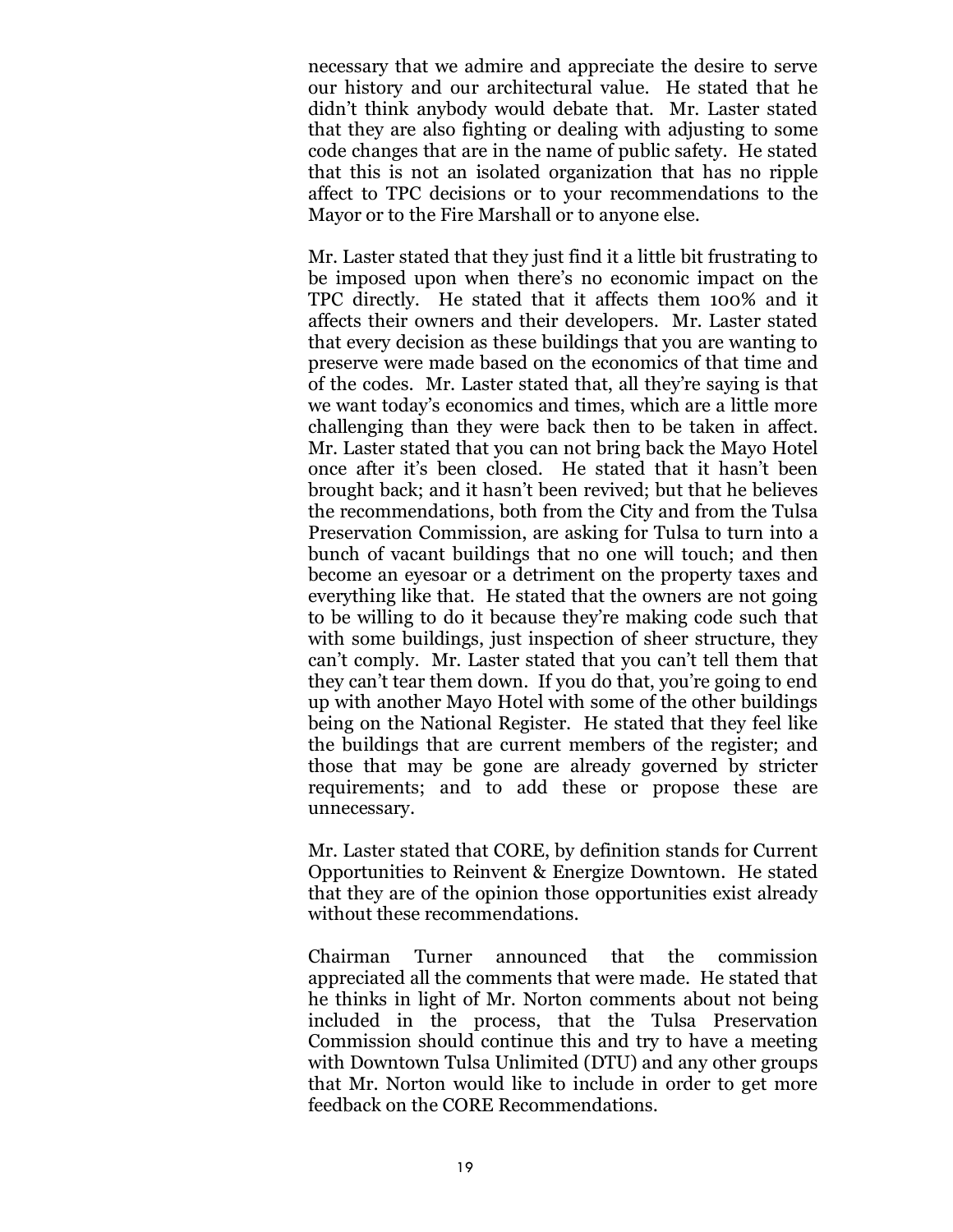Chairman Turner stated that he would like the TPC/CORE Subcommittee that has already been formed, to meet with all the groups and stakeholders. He stated that after all the groups have met; that he would like to have the revised CORE Recommendations brought back before the Tulsa Preservation Commission for further review.

Mr. Ball stated that we need to work toward a common ground with these recommendations. Mr. Gilmore stated that we want to improve this document and make it to where we can improve our city.

No action was taken on the second reading of the CORE Recommendations of August 10, 2006.

## **5. Staff Report**

#### **A. Proposed Preservation Easement – The Ward House 7007 S. Delaware Place – Marty Newman**

Ms. DeCort stated that Mr. Ackermann in City of Tulsa Legal has been reviewing the Ward House easement. Mr. Ackermann stated that he and the Legal Department had a few more details to review and complete regarding the easement at the Ward House; and that he didn't believe that there should be any further action taken by the Tulsa Preservation Commission on the issue.

## **B. Midtown Tulsa Redux – Presentation by OU Urban Design Studio**

Shawn Schaefer, Director of Urban Design Studio & The University of Oklahoma College of Architecture, introduced three of his students to present to the commission a slide show on the Midtown Tulsa Redux.

The students were, Ed Sharrer, Ryon Stirling and Jonathan Bijigga from the University of Oklahoma College of Architecture stated that a survey was performed last year. Mr. Stirling stated that the pilot area of the redux is 21st Street to the South; 11th Street to the North; Peoria to the West; and Lewis to the East. He named some local organizations that were supportive of the Midtown Tulsa Redux. Ed Sharrer stated that their idea was to come up with some ideas of recommendations to try to lesson some of the conquest of commercial redevelopments as proposed. He stated that they wanted to study the recent history of the neighborhood to try to gain and understand the area as a whole so that they could better conduct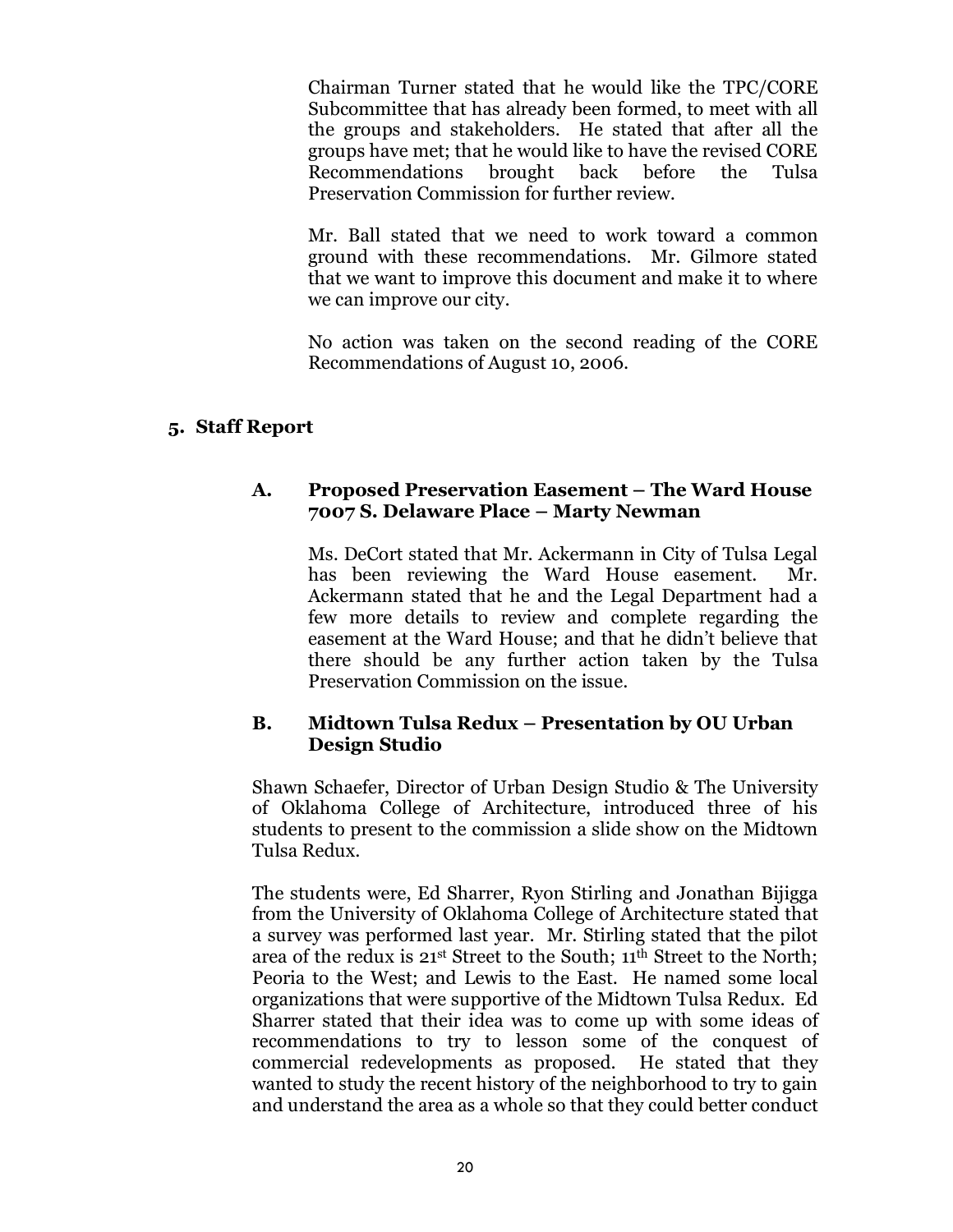public workshops. Mr. Sharrer stated that they did conduct and provide a total of four (4) workshops:

- $\Diamond$  1) For neighborhood residents of the area;
- $\Diamond$  2) For business and property owners;
- 3) For City Officials, planners, etc.; &
- $\Diamond$  4) For bringing back everybody together (listed above).

Ryon Stirling stated that they performed a game board at the workshops to get their input and feedback. He stated that they've interpreted that for Midtown Tulsa, the commercial vision is very much in keeping with the historic pattern of the Purple districts from long ago. He stated that some of the parking strategies create a lot of conflict. Mr. Stirling stated that there were a lot of discussion about on-sight parking requirements. He stated that basically, they believed that structure parking would be fine for long term parking.

Some of the meeting findings were regarding:

Minimal set backs; parking behind buildings; walkability; bury utilities; and mixed-use developments.

Some of the recommendations were:

To create neighborhood plans; improve the process hand communications; advocate for the neighborhood; acquire properties; bury utilities; consider changing zoning; make street improvements; provide walkability; and devise property strategies.

Ed Sharrer stated that they feel an effort should be undertaken by the City of Tulsa that should make them apart of the comprehensive plan. He stated that the idea with the tool kits that these groups comes together to discuss their ideas and strategies of that a neighborhood association could use in developing a plan for their neighborhood; and how they would like to see commercial development. Mr. Scharrer stated that they would like to see a dialog as well for review and to be processed.

Mr. Schaefer announced that they don't have the resources to prepare the plan; and that they're in the process of researching what other cities have done. It was suggested by one of the commissioners that the Ruth & Allen Mayo Funds may be able to help them support the resources that they need for the plan. Mr. Schaefer stated that he would like to thank the Tulsa Preservation Commission for inviting them to share with the Commission about the Midtown Tulsa Redux study.

Chairman Turner asked if someone would like to make a motion about receiving a report on the Midtown Tulsa Redux study; and support it.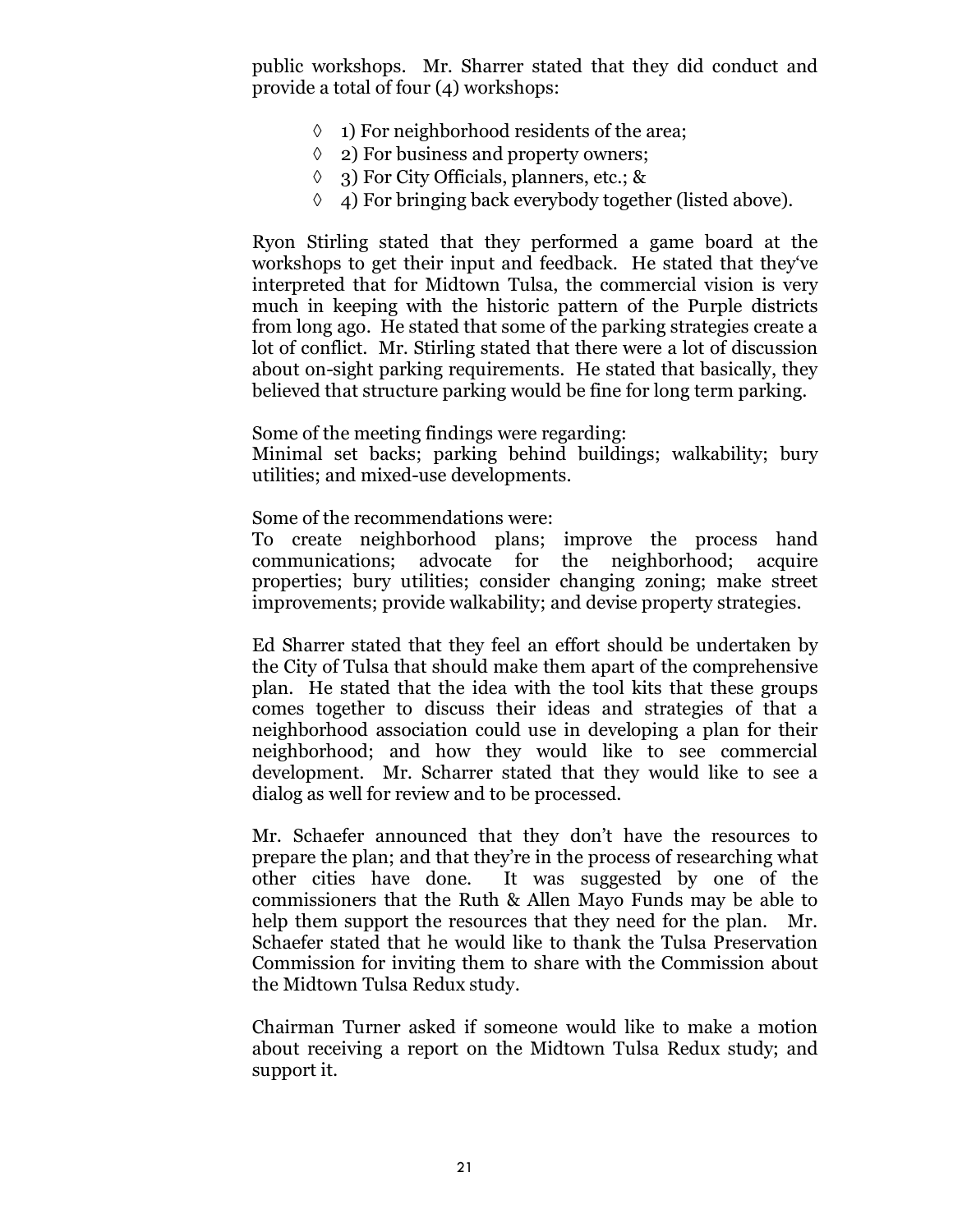Mr. Ball made a motion to request a copy of the Midtown Tulsa Redux report and support it.

#### **Roll Call Vote to request a copy of the Midtown Tulsa Redux report and support it.**

Chairman Turner – Aye; Vice-Chairman Breed – Aye; Secretary O'Neal – Aye; Herb Fritz  $-$  Was not present during this vote; Charles Gilmore – Aye; Jack Hodgson – Aye; Mary Lee Townsend – Was not present during this vote; Rex Ball – Aye; Bill Andoe – Aye; Chip Ard – Aye;  $\&$ Dusty Peck – Aye. The motion was **Approved Unanimously by members present and voting.**

Chairman Turner thanked Mr. Schaefer and his students for sharing their Midtown Tulsa Redux study with the commission.

#### **C. Camp – Commission Training through National Alliance of Preservation Commissions**

Ms. DeCort stated that the National Alliance of Preservation Commissions (NAPC) has asked if the Commission would share the cost of sending 30 people to camp @ about \$200.00 per person on a One-day camp. She stated that the camp is a customized curriculum focused on preservation commission fundamentals that every commission member should understand: the preservation framework, legal issues and meeting procedures, design review, and public support.

The Commission discussed this issued briefly; and did not take any action on this issue.

## **6. Absence Report**

None.

## **7. New Business**

Mr. Ball announced that the State Historic Preservation Office (SHPO) is sponsoring a meeting called "*Historic Window Workshop"*on Thursday, September 7, 2006 at 8:15 a.m. – 4:30p.m., at the State Capital Publishing Museum, 301 West Harrison in Guthrie, OK. Mr. Ball stated that if anyone